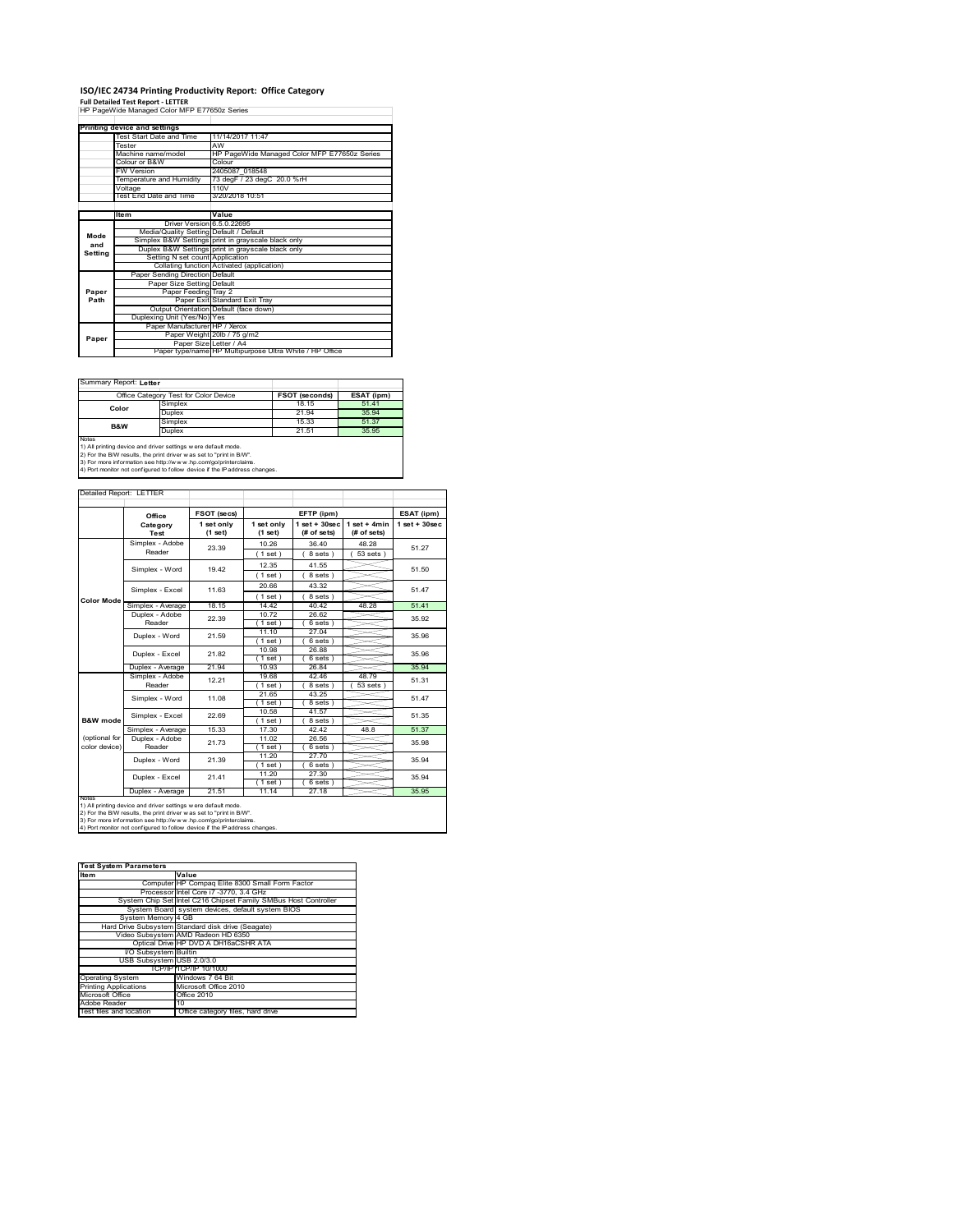#### **ISO/IEC 24734 Printing Productivity Report: Office Category**

**Full Detailed Test Report ‐ A4** HP PageWide Managed Color MFP E77650z Series

|             | . all betailed Test Report - A +             |                                                         |  |  |
|-------------|----------------------------------------------|---------------------------------------------------------|--|--|
|             | HP PageWide Managed Color MFP E77650z Series |                                                         |  |  |
|             |                                              |                                                         |  |  |
|             | Printing device and settings                 |                                                         |  |  |
|             | Test Start Date and Time                     | 11/14/2017 11:47                                        |  |  |
|             | Tester                                       | AW                                                      |  |  |
|             | Machine name/model                           | HP PageWide Managed Color MFP E77650z Series            |  |  |
|             | Colour or B&W                                | Colour                                                  |  |  |
|             | <b>FW Version</b>                            | 2405087 018548                                          |  |  |
|             | Temperature and Humidity                     | 73 degF / 23 degC 20.0 %rH                              |  |  |
|             | Voltage                                      | 110V                                                    |  |  |
|             | Test End Date and Time                       | 3/20/2018 10:51                                         |  |  |
|             |                                              |                                                         |  |  |
| <b>Item</b> |                                              | Value                                                   |  |  |
|             | Driver Version 6.5.0.22695                   |                                                         |  |  |
| Mode        | Media/Quality Setting Default / Default      |                                                         |  |  |
| and         |                                              | Simplex B&W Settings print in grayscale black only      |  |  |
| Setting     |                                              | Duplex B&W Settings print in grayscale black only       |  |  |
|             | Setting N set count Application              |                                                         |  |  |
|             |                                              | Collating function Activated (application)              |  |  |
|             | Paper Sending Direction Default              |                                                         |  |  |
|             | Paper Size Setting Default                   |                                                         |  |  |
| Paper       | Paper Feeding Tray 2                         |                                                         |  |  |
| Path        |                                              | Paper Exit Standard Exit Tray                           |  |  |
|             |                                              | Output Orientation Default (face down)                  |  |  |
|             | Duplexing Unit (Yes/No) Yes                  |                                                         |  |  |
|             | Paper Manufacturer HP / Xerox                |                                                         |  |  |
|             |                                              | Paper Weight 20lb / 75 g/m2                             |  |  |
|             |                                              |                                                         |  |  |
| Paper       | Paper Size Letter / A4                       | Paper type/name HP Multipurpose Ultra White / HP Office |  |  |

Summary Report: **A4**

| $50$ and $\frac{1}{2}$ is the post. $\frac{1}{2}$                                                                                                     |         |                       |            |  |  |
|-------------------------------------------------------------------------------------------------------------------------------------------------------|---------|-----------------------|------------|--|--|
| Office Category Test for Color Device                                                                                                                 |         | <b>FSOT (seconds)</b> | ESAT (ipm) |  |  |
| Colour                                                                                                                                                | Simplex | 11.90                 | 51.37      |  |  |
|                                                                                                                                                       | Duplex  | 21.81                 | 35.92      |  |  |
| B&W                                                                                                                                                   | Simplex | 13 17                 | 51.49      |  |  |
|                                                                                                                                                       | Duplex  | 23.84                 | 35.94      |  |  |
| <b>Notes</b><br>1) All printing device and driver settings w ere default mode.<br>2) For the B/W results, the print driver was set to "print in B/W". |         |                       |            |  |  |

| Detailed Report: A4 |                   |                         |                       |                                  |                               |                   |
|---------------------|-------------------|-------------------------|-----------------------|----------------------------------|-------------------------------|-------------------|
|                     |                   |                         |                       |                                  |                               |                   |
|                     | Office            | FSOT (secs)             |                       | EFTP (ipm)                       |                               | ESAT (ipm)        |
|                     | Category<br>Test  | 1 set only<br>$(1$ set) | 1 set only<br>(1 set) | $1$ set $+30$ sec<br>(# of sets) | $1$ set + 4min<br>(# of sets) | $1$ set $+30$ sec |
|                     | Simplex - Adobe   | 12 48                   | 19.23                 | 42.17                            | 48.69                         | 51.33             |
|                     | Reader            |                         | (1 set)               | 8 sets)                          | $53$ sets $)$                 |                   |
|                     | Simplex - Word    |                         | 20.87                 | 43.31                            |                               | 51 49             |
|                     |                   | 11.50                   | (1 set)               | 8 sets)                          |                               |                   |
|                     |                   |                         | 20.49                 | 43.06                            |                               |                   |
| Colour              | Simplex - Excel   | 11.72                   | $1$ set)              | 8 sets)                          |                               | 51.30             |
| Mode                | Simplex - Average | 11.90                   | 20.19                 | 42.84                            | 48.69                         | 51.37             |
|                     | Duplex - Adobe    | 22.37                   | 10.72                 | 26.76                            |                               | 35 94             |
|                     | Reader            |                         | (1 set)               | 6 sets)                          |                               |                   |
|                     | Duplex - Word     | 21.62                   | 11.10                 | 27.14                            |                               | 35.92             |
|                     |                   |                         | 1 set                 | 6 sets                           |                               |                   |
|                     | Duplex - Excel    | 21 42                   | 11 20                 | 27.10                            |                               | 35.92             |
|                     | Duplex - Average  | 21.8                    | (1 set)<br>11.00      | 6 sets )<br>27.00                |                               | 35.92             |
|                     | Simplex - Adobe   |                         | 17.94                 | 41.41                            | 48.76                         |                   |
|                     | Reader            | 13.38                   | 1 set                 | 8 sets                           | 53 sets                       | 51.46             |
|                     |                   |                         | 18.67                 | 40.41                            |                               |                   |
|                     | Simplex - Word    | 1286                    | $1$ set)              | 8 sets)                          |                               | 51 49             |
|                     | Simplex - Excel   | 13.27                   | 18.08                 | 41.38                            |                               | 51.53             |
| B&W mode            |                   |                         | (1 set)               | 8 sets)                          |                               |                   |
|                     | Simplex - Average | 13.2                    | 18.23                 | 41.06                            | 48.8                          | 51.49             |
| (optional for       | Duplex - Adobe    | 22.00                   | 10.90                 | 23.10                            |                               | 35 94             |
| color device)       | Reader            |                         | (1 set)               | 6 sets)                          |                               |                   |
|                     | Duplex - Word     | 21.14                   | 11.34                 | 27.36                            |                               | 35.92             |
|                     |                   |                         | (1 set)               | 6 sets                           |                               |                   |
|                     | Duplex - Excel    | 28.37                   | 8.44<br>$1$ set)      | 27.00<br>$6 sets$ )              |                               | 35.98             |
|                     |                   |                         |                       |                                  |                               |                   |

**NORS**<br>NORS<br>2) For the BAV results, the print driver setting severe default mode.<br>2) For the BAV results, the print driver was set to "print in BAV".<br>3) For the BAV results, the print driver was set to "print in BAV".<br>3) F

| <b>Test System Parameters</b> |                                                                 |  |  |  |
|-------------------------------|-----------------------------------------------------------------|--|--|--|
| <b>Item</b>                   | Value                                                           |  |  |  |
|                               | Computer HP Compag Elite 8300 Small Form Factor                 |  |  |  |
|                               | Processor Intel Core i7 -3770, 3.4 GHz                          |  |  |  |
|                               | System Chip Set Intel C216 Chipset Family SMBus Host Controller |  |  |  |
|                               | System Board system devices, default system BIOS                |  |  |  |
| System Memory 4 GB            |                                                                 |  |  |  |
|                               | Hard Drive Subsystem Standard disk drive (Seagate)              |  |  |  |
|                               | Video Subsystem AMD Radeon HD 6350                              |  |  |  |
|                               | Optical Drive HP DVD A DH16aCSHR ATA                            |  |  |  |
| I/O Subsystem Builtin         |                                                                 |  |  |  |
| USB Subsystem USB 2.0/3.0     |                                                                 |  |  |  |
|                               | TCP/IPITCP/IP 10/1000                                           |  |  |  |
| <b>Operating System</b>       | Windows 7 64 Bit                                                |  |  |  |
| <b>Printing Applications</b>  | Microsoft Office 2010                                           |  |  |  |
| Microsoft Office              | Office 2010                                                     |  |  |  |
| Adobe Reader                  | 10                                                              |  |  |  |
| Test files and location       | Office category files, hard drive                               |  |  |  |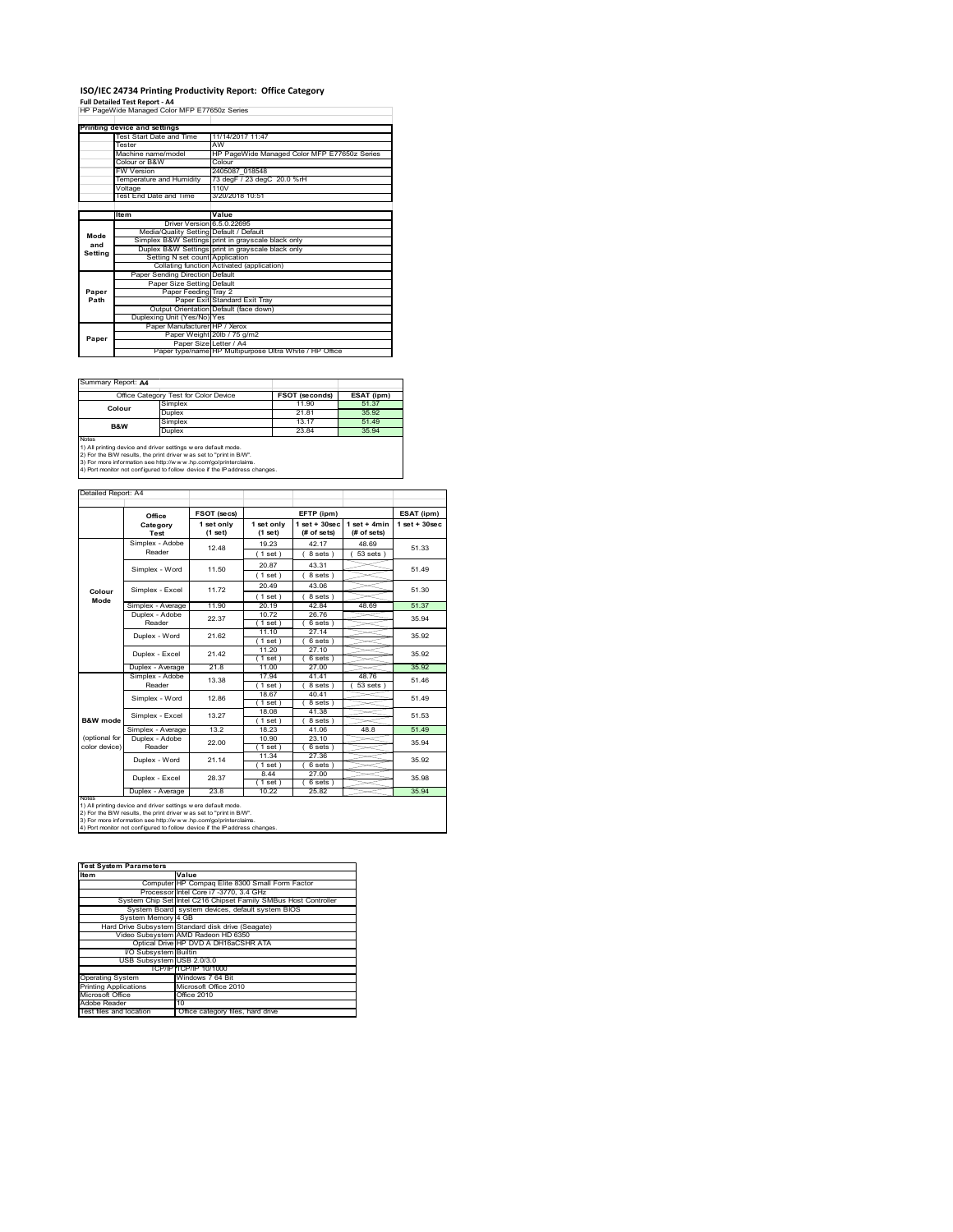# **ISO/IEC 24734 Printing Productivity Report: Office Category Full Detailed Test Report ‐ Tabloid** HP PageWide Managed Color MFP E77650z Series

|         | Printing device and settings            |                                                         |  |  |
|---------|-----------------------------------------|---------------------------------------------------------|--|--|
|         | Test Start Date and Time                | 11/14/2017 11:47                                        |  |  |
|         | Tester                                  | AW                                                      |  |  |
|         | Machine name/model                      | HP PageWide Managed Color MFP E77650z Series            |  |  |
|         | Colour or B&W                           | Colour                                                  |  |  |
|         | <b>FW Version</b>                       | 2405087 018548                                          |  |  |
|         | Temperature and Humidity                | 73 degF / 23 degC 20.0 %rH                              |  |  |
|         | Voltage                                 | 110V                                                    |  |  |
|         | Test End Date and Time                  | 3/20/2018 10:51                                         |  |  |
|         |                                         |                                                         |  |  |
|         | ltem                                    | Value                                                   |  |  |
|         | Driver Version 6.5.0.22695              |                                                         |  |  |
| Mode    | Media/Quality Setting Default / Default |                                                         |  |  |
| and     |                                         | Simplex B&W Settings print in grayscale black only      |  |  |
| Setting |                                         | Duplex B&W Settings print in grayscale black only       |  |  |
|         | Setting N set count Application         |                                                         |  |  |
|         |                                         | Collating function Activated (application)              |  |  |
|         | Paper Sending Direction Default         |                                                         |  |  |
|         | Paper Size Setting Default              |                                                         |  |  |
| Paper   | Paper Feeding Tray 2                    |                                                         |  |  |
| Path    |                                         | Paper Exit Standard Exit Tray                           |  |  |
|         |                                         | Output Orientation Default (face down)                  |  |  |
|         | Duplexing Unit (Yes/No) Yes             |                                                         |  |  |
|         | Paper Manufacturer HP / Xerox           |                                                         |  |  |
| Paper   |                                         | Paper Weight 20lb / 75 g/m2                             |  |  |
|         | Paper Size Letter / A4                  |                                                         |  |  |
|         |                                         | Paper type/name HP Multipurpose Ultra White / HP Office |  |  |

 $\overline{\phantom{a}}$ 

Summary Report: Tabloid

| Office Category Test for Color Device |                                                                                                                                       | FSOT (seconds) | ESAT (ipm) |  |
|---------------------------------------|---------------------------------------------------------------------------------------------------------------------------------------|----------------|------------|--|
| Color                                 | Simplex                                                                                                                               | 18 15          | 26.12      |  |
|                                       | Duplex                                                                                                                                | 21.94          | 12.94      |  |
| B&W                                   | Simplex                                                                                                                               | 17.16          | 26.12      |  |
|                                       | Duplex                                                                                                                                | 26.49          | 12.94      |  |
| <b>Notes</b>                          | 1) All printing device and driver settings w ere default mode.<br>2) For the B/W results, the print driver was set to "print in B/W". |                |            |  |

2) For the B/W results, the print driver w as set to "print in B/W".<br>3) For more information see http://w w w .hp.com/go/printerclaims.<br>4) Port monitor not configured to follow device if the IP address changes.

Detailed Report: Tabl

|                     | Office                    | FSOT (secs)             | EFTP (ipm)            |                                  |                               | ESAT (ipm)         |
|---------------------|---------------------------|-------------------------|-----------------------|----------------------------------|-------------------------------|--------------------|
|                     | Category<br>Test          | 1 set only<br>$(1$ set) | 1 set only<br>(1 set) | $1$ set $+30$ sec<br>(# of sets) | $1$ set + 4min<br>(# of sets) | $1$ set + $30$ sec |
|                     | Simplex - Adobe           | 18.37                   | 13.06                 | 21.48                            | 24.30                         | 26.12              |
|                     | Reader                    |                         | (1 set)               | 5 sets)                          | $28$ sets $)$                 |                    |
|                     | Simplex - Word            | 1678                    | 14.30                 | 22.31                            |                               | 26.12              |
|                     |                           |                         | (1 set)               | 5 sets)                          |                               |                    |
|                     | Simplex - Excel           | 16.78                   | 14.29                 | 22.34                            |                               | 26.12              |
| <b>Color Mode</b>   |                           |                         | (1 set)               | $5 sets$ )                       |                               |                    |
|                     | Simplex - Average         | 17.31                   | 13.88                 | 22.04                            | 24.30                         | 26.12              |
|                     | Duplex - Adobe            | 27.75                   | 8.64                  | 11.00                            |                               | 12.94              |
|                     | Reader                    |                         | $1$ set)              | 3 sets)                          |                               |                    |
|                     | Duplex - Word             | 26.47                   | 9.06                  | 11.20                            |                               | 12.94              |
|                     |                           |                         | 1 set                 | 3 sets                           |                               |                    |
|                     | Duplex - Excel            | 26.41                   | 9.08                  | 11.26                            |                               | 12.94              |
|                     |                           |                         | 1 set)                | 3 sets)                          |                               |                    |
|                     | Duplex - Average          | 26.88                   | 8.92                  | 11.15                            |                               | 12.94              |
|                     | Simplex - Adobe<br>Reader | 17.84                   | 13 44                 | 21.65                            | 24.78                         | 26.12              |
|                     |                           |                         | $1$ set)              | 5 sets )                         | 28 sets                       |                    |
|                     | Simplex - Word            | 16.64                   | 14.42                 | 19.55                            |                               | 26.13              |
|                     |                           |                         | $1$ set)              | 5 sets)                          |                               |                    |
|                     | Simplex - Excel           | 17.00                   | 14.12                 | 21.18                            |                               | 26.12              |
| <b>B&amp;W</b> mode |                           |                         | (1 set)               | 5 sets)                          |                               |                    |
|                     | Simplex - Average         | 17.16                   | 13.99                 | 20.79                            | 24.78                         | 26.12              |
| (optional for       | Duplex - Adobe            | 27.23                   | 8.80                  | 11.10                            |                               | 12.94              |
| color device)       | Reader                    |                         | $1$ set)              | 3 sets)                          |                               |                    |
|                     | Duplex - Word             | 26.30                   | 9 1 2                 | 11.26                            |                               | 12.94              |
|                     |                           |                         | $1$ set)              | 3 sets)                          |                               |                    |
|                     | Duplex - Excel            | 25.94                   | 9.24                  | 11.32                            |                               | 12.94              |
|                     |                           |                         | $1$ set)              | 3 sets)                          |                               |                    |
|                     | Duplex - Average          | 26.49                   | 9.05                  | 11.22                            |                               | 12.94              |

| <b>Test System Parameters</b> |                                                                 |  |  |  |
|-------------------------------|-----------------------------------------------------------------|--|--|--|
| <b>Item</b>                   | Value                                                           |  |  |  |
|                               | Computer HP Compaq Elite 8300 Small Form Factor                 |  |  |  |
|                               | Processor Intel Core i7 -3770, 3.4 GHz                          |  |  |  |
|                               | System Chip Set Intel C216 Chipset Family SMBus Host Controller |  |  |  |
|                               | System Board system devices, default system BIOS                |  |  |  |
| System Memory 4 GB            |                                                                 |  |  |  |
|                               | Hard Drive Subsystem Standard disk drive (Seagate)              |  |  |  |
|                               | Video Subsystem AMD Radeon HD 6350                              |  |  |  |
|                               | Optical Drive HP DVD A DH16aCSHR ATA                            |  |  |  |
| I/O Subsystem Builtin         |                                                                 |  |  |  |
| USB Subsystem USB 2.0/3.0     |                                                                 |  |  |  |
|                               | TCP/IPITCP/IP 10/1000                                           |  |  |  |
| <b>Operating System</b>       | Windows 7 64 Bit                                                |  |  |  |
| <b>Printing Applications</b>  | Microsoft Office 2010                                           |  |  |  |
| Microsoft Office              | Office 2010                                                     |  |  |  |
| Adobe Reader                  | 10                                                              |  |  |  |
| Test files and location       | Office category files, hard drive                               |  |  |  |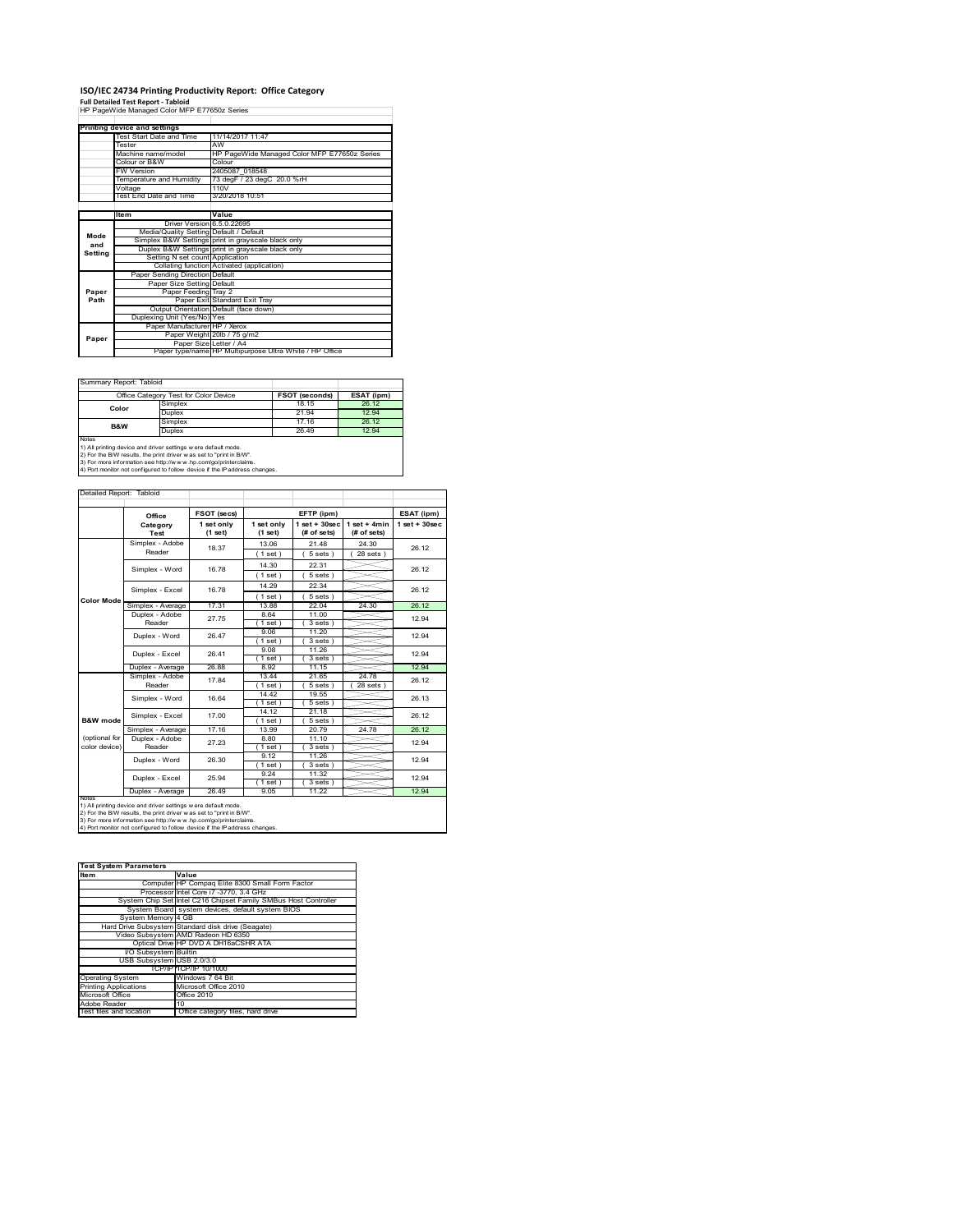## **ISO/IEC 24734 Printing Productivity Report: Office Category**

**Full Detailed Test Report ‐ A3** HP PageWide Managed Color MFP E77650z Series

|         | Printing device and settings            |                                                         |
|---------|-----------------------------------------|---------------------------------------------------------|
|         | Test Start Date and Time                | 11/14/2017 11:47                                        |
|         | Tester                                  | AW                                                      |
|         | Machine name/model                      | HP PageWide Managed Color MFP E77650z Series            |
|         | Colour or B&W                           | Colour                                                  |
|         | FW Version                              | 2405087 018548                                          |
|         | Temperature and Humidity                | 73 deg F / 23 deg C 20.0 %rH                            |
|         | Voltage                                 | 110V                                                    |
|         | Test End Date and Time                  | 3/20/2018 10:51                                         |
|         |                                         |                                                         |
|         | <b>Item</b>                             | Value                                                   |
|         | Driver Version 6.5.0.22695              |                                                         |
| Mode    | Media/Quality Setting Default / Default |                                                         |
| and     |                                         | Simplex B&W Settings print in grayscale black only      |
| Setting |                                         | Duplex B&W Settings print in grayscale black only       |
|         | Setting N set count Application         |                                                         |
|         |                                         | Collating function Activated (application)              |
|         | Paper Sending Direction Default         |                                                         |
|         | Paper Size Setting Default              |                                                         |
| Paper   | Paper Feeding Tray 2                    |                                                         |
| Path    |                                         | Paper Exit Standard Exit Tray                           |
|         |                                         | Output Orientation Default (face down)                  |
|         | Duplexing Unit (Yes/No) Yes             |                                                         |
|         | Paper Manufacturer HP / Xerox           |                                                         |
| Paper   |                                         | Paper Weight 20lb / 75 g/m2                             |
|         | Paper Size Letter / A4                  |                                                         |
|         |                                         | Paper type/name HP Multipurpose Ultra White / HP Office |

Ī.

Summary Report: A3

| $U$ ullilleiv includit. Av |                                                                                                                                       |                       |            |
|----------------------------|---------------------------------------------------------------------------------------------------------------------------------------|-----------------------|------------|
|                            | Office Category Test for Color Device                                                                                                 | <b>FSOT (seconds)</b> | ESAT (ipm) |
| Color                      | Simplex                                                                                                                               | 18 15                 | 26.11      |
|                            | Duplex                                                                                                                                | 21.94                 | 12.94      |
| B&W                        | Simplex                                                                                                                               | 16.98                 | 26.12      |
|                            | Duplex                                                                                                                                | 26.53                 | 12.95      |
| <b>Notes</b>               | 1) All printing device and driver settings w ere default mode.<br>2) For the B/W results, the print driver was set to "print in B/W". |                       |            |

2) For the B/W results, the print driver w as set to "print in B/W".<br>3) For more information see http://w w w .hp.com/go/printerclaims.<br>4) Port monitor not configured to follow device if the IP address changes.

| Detailed Report: A3 |  |  |
|---------------------|--|--|
|                     |  |  |

|                   | Office                                                                                                                                                                                                                                                                                 | FSOT (secs)           |                       | EFTP (ipm)                     |                               | ESAT (ipm)         |  |
|-------------------|----------------------------------------------------------------------------------------------------------------------------------------------------------------------------------------------------------------------------------------------------------------------------------------|-----------------------|-----------------------|--------------------------------|-------------------------------|--------------------|--|
|                   | Category<br>Test                                                                                                                                                                                                                                                                       | 1 set only<br>(1 set) | 1 set only<br>(1 set) | $1$ set + 30sec<br>(# of sets) | $1$ set + 4min<br>(# of sets) | $1$ set + $30$ sec |  |
|                   | Simplex - Adobe                                                                                                                                                                                                                                                                        | 18.25                 | 13.15                 | 19 11                          | 24.62                         | 26.11              |  |
|                   | Reader                                                                                                                                                                                                                                                                                 |                       | (1 set)               | 5 sets                         | 28 sets 1                     |                    |  |
|                   | Simplex - Word                                                                                                                                                                                                                                                                         | 25.42                 | 944                   | 22.33                          |                               | 26.12              |  |
|                   |                                                                                                                                                                                                                                                                                        |                       | $1$ set $)$           | $5 sets$ )                     |                               |                    |  |
|                   | Simplex - Excel                                                                                                                                                                                                                                                                        | 16.68                 | 14.38                 | 22.36                          |                               | 26.12              |  |
| <b>Color Mode</b> |                                                                                                                                                                                                                                                                                        |                       | $'1$ set)             | 5 sets                         |                               |                    |  |
|                   | Simplex - Average                                                                                                                                                                                                                                                                      | 20 12                 | 12.32                 | 21.26                          | 24.62                         | 26 11              |  |
|                   | Duplex - Adobe                                                                                                                                                                                                                                                                         | 28.00                 | 8.56                  | 10.96                          |                               | 12.94              |  |
|                   | Reader                                                                                                                                                                                                                                                                                 |                       | $1$ set $)$           | 3 sets)                        |                               |                    |  |
|                   | Duplex - Word                                                                                                                                                                                                                                                                          | 26.68                 | 8.98                  | 11 12                          |                               | 12.96              |  |
|                   |                                                                                                                                                                                                                                                                                        |                       | 1 set                 | 3 sets)                        |                               |                    |  |
|                   | Duplex - Excel                                                                                                                                                                                                                                                                         | 26.51                 | 9.04                  | 11.18                          |                               | 12.94              |  |
|                   |                                                                                                                                                                                                                                                                                        |                       | $1$ set)              | 3 sets)                        |                               |                    |  |
|                   | Duplex - Average                                                                                                                                                                                                                                                                       | 27.07                 | 8.86                  | 11.08                          |                               | 12.94              |  |
|                   | Simplex - Adobe                                                                                                                                                                                                                                                                        | 17.91                 | 13.40                 | 21.75                          | 24.78                         | 26.12              |  |
|                   | Reader                                                                                                                                                                                                                                                                                 |                       | 1 set                 | 5 sets                         | 28 sets                       |                    |  |
|                   | Simplex - Word                                                                                                                                                                                                                                                                         | 16.43                 | 14.60                 | 18.68                          |                               | 26.12              |  |
|                   |                                                                                                                                                                                                                                                                                        |                       | $1$ set)              | 5 sets                         |                               |                    |  |
|                   | Simplex - Excel                                                                                                                                                                                                                                                                        | 16.60                 | 14.45                 | 22.41                          |                               | 26.12              |  |
| B&W mode          |                                                                                                                                                                                                                                                                                        |                       | $1$ set)              | 5 sets)                        |                               |                    |  |
|                   | Simplex - Average                                                                                                                                                                                                                                                                      | 16.98                 | 14.15                 | 20.94                          | 24.78                         | 26.12              |  |
| (optional for     | Duplex - Adobe                                                                                                                                                                                                                                                                         | 27.37                 | 8.76                  | 11.12                          |                               | 12.94              |  |
| color device)     | Reader                                                                                                                                                                                                                                                                                 |                       | (1 set)               | 3 sets                         |                               |                    |  |
|                   | Duplex - Word                                                                                                                                                                                                                                                                          | 26.10                 | 9.18                  | 11.32                          |                               | 12.96              |  |
|                   |                                                                                                                                                                                                                                                                                        |                       | $1$ set)              | 3 sets                         |                               |                    |  |
|                   | Duplex - Excel                                                                                                                                                                                                                                                                         | 26.12                 | 9 18                  | 11.32                          |                               | 12.96              |  |
|                   |                                                                                                                                                                                                                                                                                        |                       | $1$ set)              | 3 sets                         |                               |                    |  |
| <b>NOtes</b>      | Duplex - Average                                                                                                                                                                                                                                                                       | 26.53                 | 9.04                  | 11.25                          |                               | 12.95              |  |
|                   | 1) All printing device and driver settings w ere default mode.<br>2) For the B/W results, the print driver was set to "print in B/W".<br>3) For more information see http://www.hp.com/go/printerclaims.<br>4) Port monitor not configured to follow device if the IP address changes. |                       |                       |                                |                               |                    |  |

| <b>Test System Parameters</b> |                                                                 |
|-------------------------------|-----------------------------------------------------------------|
| <b>Item</b>                   | Value                                                           |
|                               | Computer HP Compag Elite 8300 Small Form Factor                 |
|                               | Processor Intel Core i7 -3770, 3.4 GHz                          |
|                               | System Chip Set Intel C216 Chipset Family SMBus Host Controller |
|                               | System Board system devices, default system BIOS                |
| System Memory 4 GB            |                                                                 |
|                               | Hard Drive Subsystem Standard disk drive (Seagate)              |
|                               | Video Subsystem AMD Radeon HD 6350                              |
|                               | Optical Drive HP DVD A DH16aCSHR ATA                            |
| I/O Subsystem Builtin         |                                                                 |
| USB Subsystem USB 2.0/3.0     |                                                                 |
|                               | TCP/IPITCP/IP 10/1000                                           |
| <b>Operating System</b>       | Windows 7 64 Bit                                                |
| <b>Printing Applications</b>  | Microsoft Office 2010                                           |
| Microsoft Office              | Office 2010                                                     |
| Adobe Reader                  | 10                                                              |
| Test files and location       | Office category files, hard drive                               |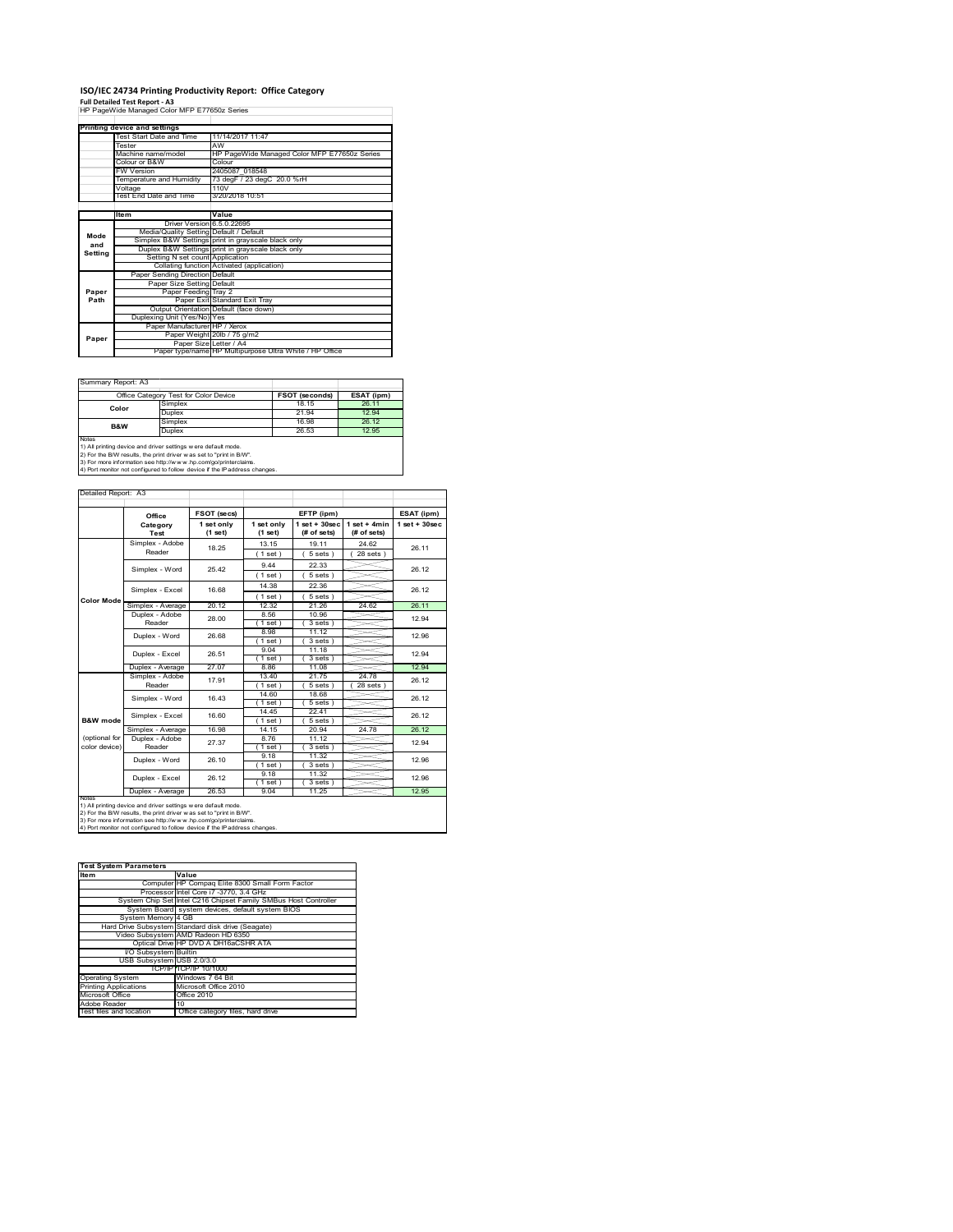# **ISO/IEC 24734 Printing Productivity Report: Office Category Feature Performance Full Report ‐ Office Feature Performance Test** HP PageWide Managed Color MFP E77650z Series

|         | <b>Printing device and settings</b>     |                                                         |
|---------|-----------------------------------------|---------------------------------------------------------|
|         | Test Start Date and Time                | 11/14/2017 11:47                                        |
|         | Tester                                  | AW                                                      |
|         | Machine name/model                      | HP PageWide Managed Color MFP E77650z Series            |
|         | Colour or B&W                           | Colour                                                  |
|         | <b>FW Version</b>                       | 2405087 018548                                          |
|         | Temperature and Humidity                | 73 degF / 23 degC 20.0 %rH                              |
|         | Voltage                                 | 110V                                                    |
|         | Test End Date and Time                  | 3/20/2018 10:51                                         |
|         |                                         |                                                         |
|         | <b>Item</b>                             | Value                                                   |
|         | Driver Version 6.5.0.22695              |                                                         |
| Mode    | Media/Quality Setting Default / Default |                                                         |
| and     |                                         | Simplex B&W Settings print in grayscale black only      |
|         |                                         | Duplex B&W Settings print in grayscale black only       |
| Setting | Setting N set count Application         |                                                         |
|         |                                         | Collating function Activated (application)              |
|         | Paper Sending Direction Default         |                                                         |
|         | Paper Size Setting Default              |                                                         |
| Paper   | Paper Feeding Tray 2                    |                                                         |
| Path    |                                         | Paper Exit Standard Exit Tray                           |
|         |                                         | Output Orientation Default (face down)                  |
|         | Duplexing Unit (Yes/No) Yes             |                                                         |
|         | Paper Manufacturer HP / Xerox           |                                                         |
| Paper   |                                         | Paper Weight 20lb / 75 g/m2                             |
|         | Paper Size Letter / A4                  |                                                         |
|         |                                         | Paper type/name HP Multipurpose Ultra White / HP Office |

| <b>ISO Print Productivity Report: Feature Performance Test Summary</b>                                                                                                                                                                                                                      |               |                                  |                                      |  |
|---------------------------------------------------------------------------------------------------------------------------------------------------------------------------------------------------------------------------------------------------------------------------------------------|---------------|----------------------------------|--------------------------------------|--|
| <b>Printing Modes</b>                                                                                                                                                                                                                                                                       |               | <b>Feature Performance Ratio</b> |                                      |  |
| (Feature Adobe Reader - Office test file)                                                                                                                                                                                                                                                   |               | FSOT (base)<br>FSOT (feature)    | <b>ESAT (feature)</b><br>ESAT (base) |  |
| A5. Landscape Feed. Simplex. Colour                                                                                                                                                                                                                                                         | Simplex       | 106%                             | 99%                                  |  |
| A5. Portrait Feed. Simplex. Colour                                                                                                                                                                                                                                                          | Simplex       |                                  |                                      |  |
| Legal, Simplex, Colour                                                                                                                                                                                                                                                                      | Simplex       | 123%                             | 67%                                  |  |
| Legal, Duplex, Colour                                                                                                                                                                                                                                                                       | <b>Duplex</b> | 93%                              | 52%                                  |  |
| A4, 1200 dpi, Simplex, Colour                                                                                                                                                                                                                                                               | Simplex       |                                  |                                      |  |
| Letter, 1200 dpi, Simplex, Colour                                                                                                                                                                                                                                                           | Simplex       |                                  |                                      |  |
| A4, General Office, Simplex, Colour                                                                                                                                                                                                                                                         | Simplex       | 71%                              | 138%                                 |  |
| Letter, General Office, Simplex, Colour                                                                                                                                                                                                                                                     | Simplex       | 199%                             | 138%                                 |  |
| A5, Landscape Feed, Simplex, B/W                                                                                                                                                                                                                                                            | Simplex       | 105%                             | 99%                                  |  |
| A5, Portrait Feed, Simplex, B/W                                                                                                                                                                                                                                                             | Simplex       |                                  |                                      |  |
| Legal, Simplex, B/W                                                                                                                                                                                                                                                                         | Simplex       | 123%                             | 65%                                  |  |
| Legal, Duplex, B/W                                                                                                                                                                                                                                                                          | Duplex        | 95%                              | 52%                                  |  |
| A4, 1200 dpi, Simplex, B/W                                                                                                                                                                                                                                                                  | Simplex       |                                  |                                      |  |
| Letter, 1200 dpi, Simplex, B/W                                                                                                                                                                                                                                                              | Simplex       |                                  |                                      |  |
| A4, General Office, Simplex, B/W                                                                                                                                                                                                                                                            | Simplex       | 128%                             | 138%                                 |  |
| Letter, General Office, Simplex, B/W                                                                                                                                                                                                                                                        | Simplex       | 129%                             | 137%                                 |  |
| Notes<br>1) All printing device and driver settings w ere default mode.<br>2) Test conducted with 8-paper Office Feature Performance file.<br>3) For more information see http://www.hp.com/go/printerclaims.<br>4) Port monitor not configured to follow device if the IP address changes. |               |                                  |                                      |  |

| <b>Printing Modes</b>                               | <b>Base Printing Mode</b> |                            | <b>Feature Performance</b> |                                  |                                         |                                      |
|-----------------------------------------------------|---------------------------|----------------------------|----------------------------|----------------------------------|-----------------------------------------|--------------------------------------|
| Feature Adobe Reader - Office<br>test file (8-page) | <b>FSOT</b><br>Base       | <b>ESAT</b><br><b>Base</b> | 1 set<br>FSOT (secs)       | $1$ set $+30$ sec.<br>ESAT (ipm) | FSOT (base)<br><b>FSOT</b><br>(feature) | <b>ESAT (feature)</b><br>ESAT (base) |
| A5. Landscape Feed. Simplex. Colour                 | 17 23                     | 51 28                      | 16.26                      | 51.1                             | 106%                                    | 99%                                  |
| A5. Portrait Feed. Simplex. Colour                  | 17.23                     | 51.28                      |                            |                                  |                                         |                                      |
| Legal, Simplex, Colour                              | 27 25                     | 51.1                       | 22.23                      | 34 4                             | 123%                                    | 67%                                  |
| Legal, Duplex, Colour                               | 27 25                     | 51.1                       | 29.51                      | 26.9                             | 93%                                     | 52%                                  |
| A4, 1200 dpi, Simplex, Colour                       | 17.23                     | 51.28                      |                            |                                  |                                         |                                      |
| Letter, 1200 dpi, Simplex, Colour                   | 27 25                     | 51.1                       |                            |                                  |                                         |                                      |
| A4. General Office. Simplex. Colour                 | 17.23                     | 51.28                      | 24.52                      | 70.9                             | 71%                                     | 138%                                 |
| Letter, General Office, Simplex, Colour             | 27.25                     | 51.1                       | 13.72                      | 70.8                             | 199%                                    | 138%                                 |
| A5, Landscape Feed, Simplex, B/W                    | 17.07                     | 51.41                      | 16.28                      | 51.2                             | 105%                                    | 99%                                  |
| A5. Portrait Feed. Simplex. B/W                     | 17.07                     | 51 41                      |                            |                                  |                                         |                                      |
| Legal, Simplex, B/W                                 | 27 29                     | 51.33                      | 22.28                      | 33.6                             | 123%                                    | 65%                                  |
| Legal, Duplex, B/W                                  | 27 29                     | 51 33                      | 28 75                      | 26.8                             | 95%                                     | 52%                                  |
| A4. 1200 dpi. Simplex, B/W                          | 17.07                     | 51.41                      |                            |                                  |                                         |                                      |
| Letter, 1200 dpi, Simplex, B/W                      | 27.29                     | 51 33                      |                            |                                  |                                         |                                      |
| A4. General Office. Simplex. B/W                    | 17.07                     | 51 41                      | 13 41                      | 71.0                             | 128%                                    | 138%                                 |
| Letter, General Office, Simplex, B/W                | 27.29                     | 51.33                      | 21.23                      | 70.8                             | 129%                                    | 137%                                 |

Notes<br>1) All printing device and driver settings were default mode.<br>2) Test conducted with 8-paper Office Feature Performance file<br>3) For more information see http://www.hp.com/go/printerclaims.<br>4) Por monitor not configur

|               | <b>Test System Parameters</b> |                                                                 |
|---------------|-------------------------------|-----------------------------------------------------------------|
|               | Item                          | Value                                                           |
|               |                               | Computer HP Compag Elite 8300 Small Form Factor                 |
|               |                               | Processor Intel Core i7 -3770, 3.4 GHz                          |
|               |                               | System Chip Set Intel C216 Chipset Family SMBus Host Controller |
|               |                               | System Board system devices, default system BIOS                |
| Test          | System Memory 4 GB            |                                                                 |
| <b>System</b> |                               | Hard Drive Subsystem Standard disk drive (Seagate)              |
|               |                               | Video Subsystem AMD Radeon HD 6350                              |
|               |                               | Optical Drive HP DVD A DH16aCSHR ATA                            |
|               | I/O Subsystem Builtin         |                                                                 |
|               | USB Subsystem USB 2.0/3.0     |                                                                 |
| <b>VO</b>     |                               | TCP/IPFTCP/IP 10/1000                                           |
|               | <b>Operating System</b>       | Windows 7 64 Bit                                                |
|               | <b>Printing Applications</b>  | Microsoft Office 2010                                           |
|               | Software Microsoft Office     | Office 2010                                                     |
|               | Adobe Reader                  | $10^{1}$                                                        |
|               | Test files and location       | Office category files, hard drive                               |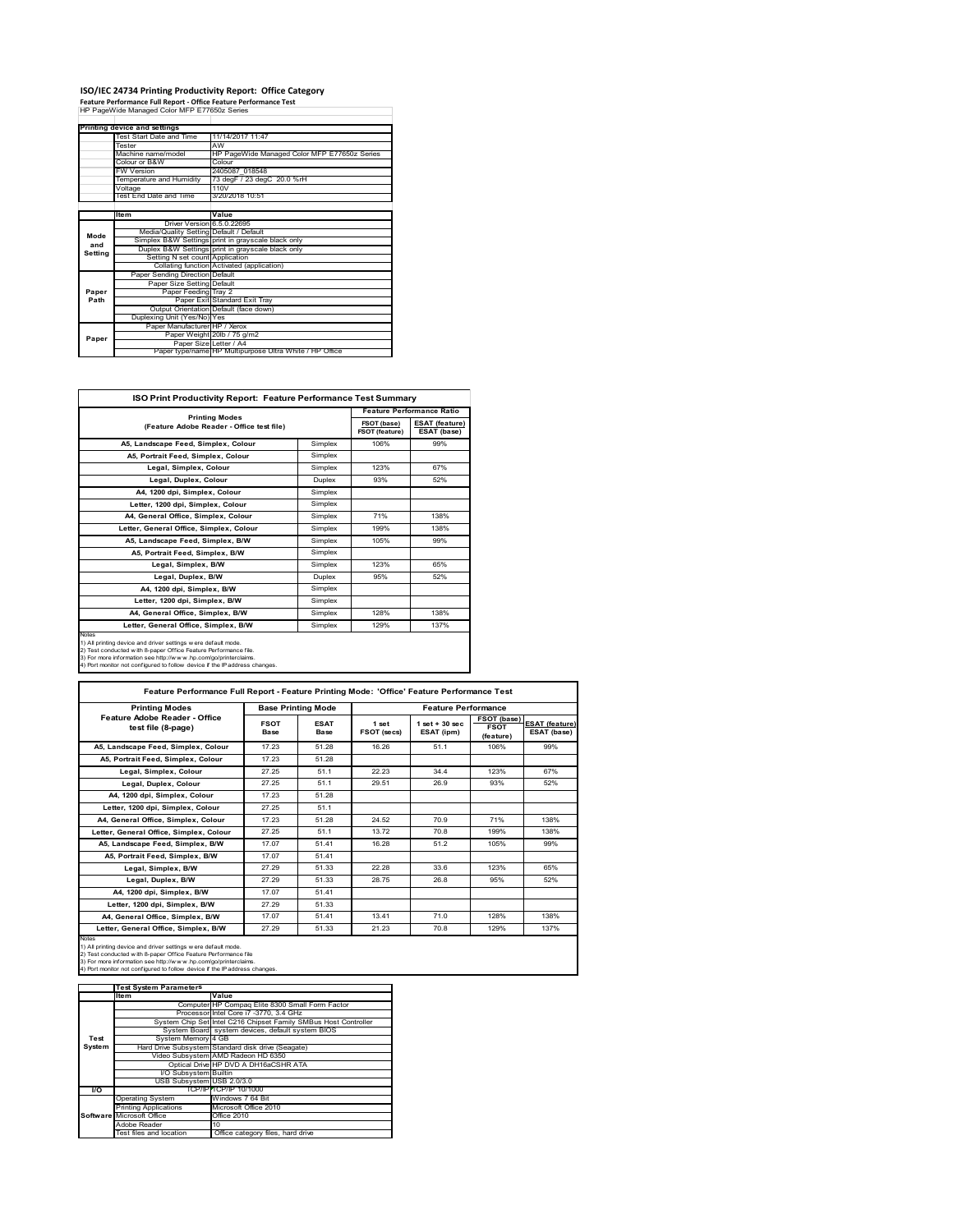## **ISO/IEC 17629 First Print Out Time Report: Office Category**

**Full Detailed Test Report ‐ LETTER** HP PageWide Managed Color MFP E77650z Series

|            | Printing device and settings               |                                              |
|------------|--------------------------------------------|----------------------------------------------|
|            | Test Start Date and Time                   | 11/14/2017 11:47                             |
|            | Tester                                     | AW                                           |
|            | Machine name/model                         | HP PageWide Managed Color MFP E77650z Series |
|            | Colour or B&W                              | Colour                                       |
|            | <b>FW Version</b>                          | 2405087 018548                               |
|            | Configuration (options)                    | Default                                      |
|            | Controller                                 | unknown                                      |
|            | Printing device page count                 | Not Specified                                |
|            | Printing supplies page count Not Specified |                                              |
|            | Temperature and Humidity                   | 73 degF / 23 degC 20.0 %rH                   |
|            | Voltage                                    | 110V                                         |
|            | Test End Date and Time                     | 3/20/2018 10:51                              |
|            |                                            |                                              |
|            | <b>Item</b>                                | Value                                        |
| Mode       | PDL and driver version                     | 6.5.0.22695                                  |
| and        | Print Quality mode                         | default                                      |
|            | <b>B&amp;W</b> settings                    | default                                      |
| Setting    | Paper feed orientation                     | Short Edge                                   |
| Paper      | Paper type setting                         | default                                      |
|            | Paper feeding                              | Standard cassette                            |
|            | Paper exit                                 | Standard exit tray                           |
| Paper Path | Output orientation                         | default (face up or face down)               |

ń

**ISO First Page Out Time Summary Report: Office Category**

| Summary Report: Letter |         |                           |
|------------------------|---------|---------------------------|
|                        |         | FPOT from Ready (seconds) |
| Color                  | Simplex | 6.82                      |
|                        | Duplex  |                           |
| <b>B&amp;W</b>         | Simplex | 6.71                      |
|                        | Duplex  |                           |
| Notes                  |         |                           |

Notes<br>1) All printing device and driver settings were default mode.<br>2) For the BW results, the print driver was set to "print in BW".<br>3) For more information see http://www.hp.com/golprinterclaims.<br>4) Port montor not confi

|                                |                                                                                                                                                                                                                                                                                                                                                                                                             | ISO First Page Out Time Report: Office Category |                                   |                                   |                            |                   |
|--------------------------------|-------------------------------------------------------------------------------------------------------------------------------------------------------------------------------------------------------------------------------------------------------------------------------------------------------------------------------------------------------------------------------------------------------------|-------------------------------------------------|-----------------------------------|-----------------------------------|----------------------------|-------------------|
| <b>Detailed Report: LETTER</b> |                                                                                                                                                                                                                                                                                                                                                                                                             | Word<br>(seconds)                               | Excel<br>(seconds)                | Adobe<br>Reader<br>(seconds)      | Average<br>(seconds)       | <b>Delay Time</b> |
|                                | FPOT from Ready - Simplex                                                                                                                                                                                                                                                                                                                                                                                   | 6.67                                            | 6.54                              | 7.23                              | 6.82                       | 49 Seconds        |
|                                | FPOT from Ready - Duplex                                                                                                                                                                                                                                                                                                                                                                                    |                                                 |                                   |                                   |                            |                   |
| <b>Color Mode</b>              | FPOT from Sleep - Simplex                                                                                                                                                                                                                                                                                                                                                                                   |                                                 |                                   | 25.00                             |                            | 76 Minutes        |
|                                | Recovery Time                                                                                                                                                                                                                                                                                                                                                                                               |                                                 |                                   | 17.8                              |                            |                   |
|                                | FPOT from Off - Simplex                                                                                                                                                                                                                                                                                                                                                                                     |                                                 |                                   | 198.55                            |                            |                   |
|                                | Warm-up Time                                                                                                                                                                                                                                                                                                                                                                                                |                                                 |                                   | 191.32                            |                            |                   |
|                                | FPOT from Ready - Simplex                                                                                                                                                                                                                                                                                                                                                                                   | 6.40                                            | 6.55                              | 7.17                              | 6.71                       | 49 Seconds        |
|                                | FPOT from Ready - Duplex                                                                                                                                                                                                                                                                                                                                                                                    |                                                 |                                   |                                   |                            |                   |
| <b>B&amp;W Mode</b>            | FPOT from Sleep - Simplex                                                                                                                                                                                                                                                                                                                                                                                   |                                                 |                                   | 27.76                             |                            | 76 Minutes        |
|                                |                                                                                                                                                                                                                                                                                                                                                                                                             |                                                 |                                   |                                   |                            |                   |
|                                | Recovery Time                                                                                                                                                                                                                                                                                                                                                                                               |                                                 |                                   | 20.6                              |                            |                   |
|                                | FPOT from Off - Simplex                                                                                                                                                                                                                                                                                                                                                                                     |                                                 |                                   | 194 93                            |                            |                   |
| Notes                          | Warm-up Time                                                                                                                                                                                                                                                                                                                                                                                                |                                                 |                                   | 187.77                            |                            |                   |
| <b>HP Data Table</b>           | 1) All printing device and driver settings w ere default mode.<br>2) For the B/W results, the print driver was set to "print in B/W".<br>3) For more information see http://www.hp.com/go/printerclaims.<br>4) Port monitor not configured to follow device if the IP address changes.<br>5) Page counts w ere collected after completion of the tests.<br>6) Details for FPOT from Sleep are show n below. |                                                 |                                   |                                   |                            |                   |
|                                |                                                                                                                                                                                                                                                                                                                                                                                                             |                                                 |                                   |                                   |                            |                   |
| <b>Detailed Report: LETTER</b> |                                                                                                                                                                                                                                                                                                                                                                                                             | <b>FPOT Avg</b><br>(se cs)                      | FPOT (secs)<br><b>Iteration 1</b> | FPOT (secs)<br><b>Iteration 2</b> | FPOT (secs)<br>Iteration 3 | Application       |
|                                | FPOT from Sleep                                                                                                                                                                                                                                                                                                                                                                                             | 25.00                                           | 25.08                             | 24.92                             | N/A                        | Adobe Reader      |
| <b>Color Mode</b>              | FPOT from Sleep (15 minutes)<br>HP/Non ISO Test                                                                                                                                                                                                                                                                                                                                                             | 17.37                                           | 16.98                             | 17.76                             | N/A                        | Adobe Reader      |
| <b>B&amp;W Mode</b>            | FPOT from Sleep                                                                                                                                                                                                                                                                                                                                                                                             | 27.76                                           | 28.51                             | 27.00                             | N/A                        | Adobe Reader      |

Notes<br>1) All printing device and driver settings w ere default mode.<br>2) For the B/W results, the print driver w as set to "print in B/W".<br>3 DLP includes detailed iterations as data measurements may vary run to run.

|            | <b>Test System Parameters</b> |                                                       |  |  |  |
|------------|-------------------------------|-------------------------------------------------------|--|--|--|
|            | Value<br><b>Item</b>          |                                                       |  |  |  |
|            | Computer                      | HP Compaq Elite 8300 Small Form Factor                |  |  |  |
|            | Processor                     | Intel Core i7 -3770, 3.4 GHz                          |  |  |  |
|            | System Chip Set               | Intel C216 Chipset Family SMBus Host Controller       |  |  |  |
|            | System Board                  | system devices, default system BIOS                   |  |  |  |
| Test       | <b>System Memory</b>          | 4 GB                                                  |  |  |  |
| System     | <b>Hard Drive Subsystem</b>   | Standard disk drive (Seagate)                         |  |  |  |
|            | Video Subsystem               | AMD Radeon HD 6350                                    |  |  |  |
|            | Optical Drive                 | HP DVD A DH16aCSHR ATA                                |  |  |  |
|            | I/O Subsystem                 | <b>Builtin</b>                                        |  |  |  |
|            | <b>USB Subsystem</b>          | USB 2.0/3.0                                           |  |  |  |
| Printing   |                               |                                                       |  |  |  |
| Device     | TCP/IP                        | 10/1000                                               |  |  |  |
| Connection |                               |                                                       |  |  |  |
|            | <b>Operating System</b>       | Windows 7 Business/Ultimate, 64 bit, Build 7601, SP 1 |  |  |  |
|            | <b>Printing Applications</b>  | Microsoft Office 2010 SP2                             |  |  |  |
| Software   |                               | Adobe Reader 10.1.4                                   |  |  |  |
|            | <b>Print Driver</b>           | 6.5.0.22695                                           |  |  |  |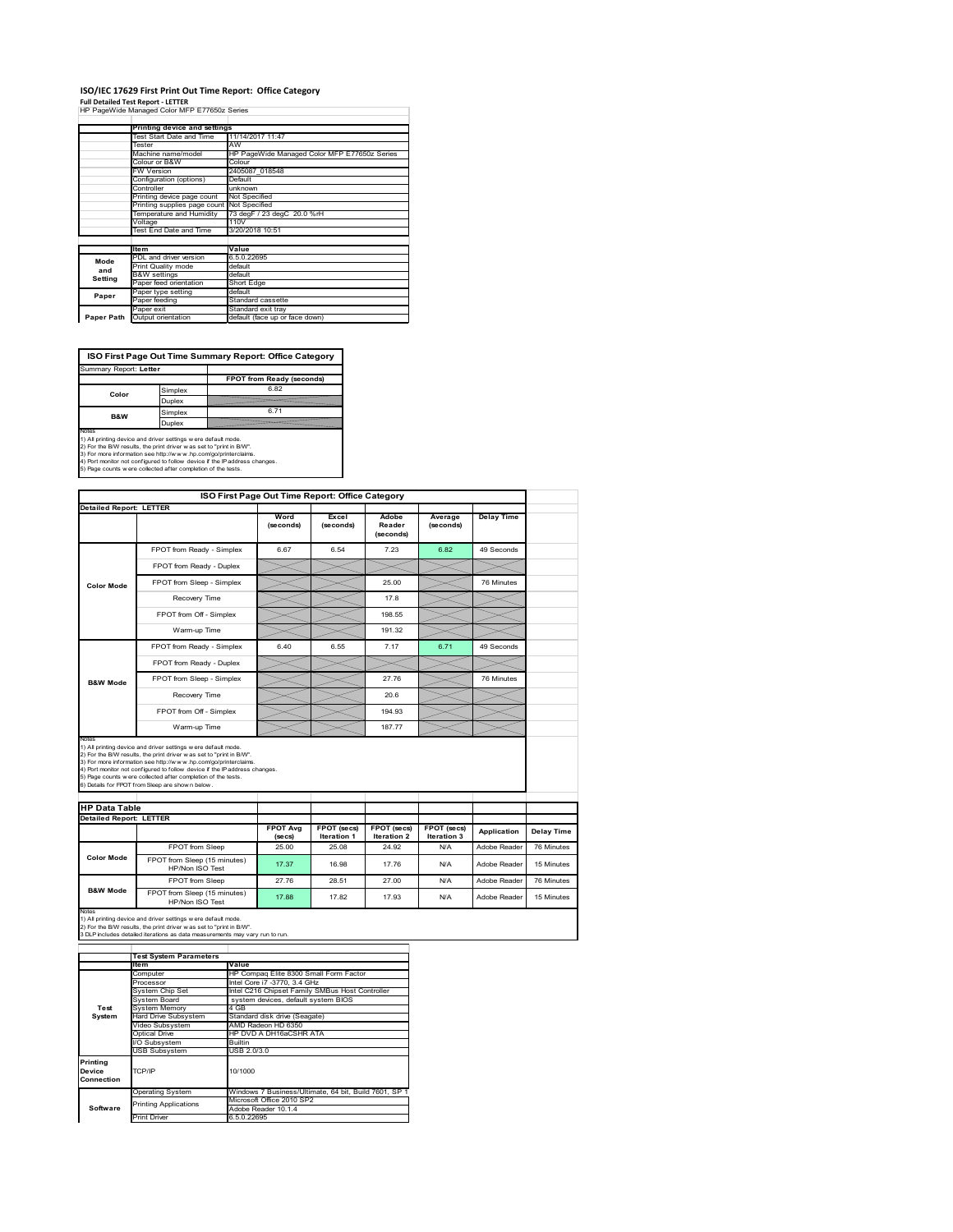## **ISO/IEC 17629 First Print Out Time Report: Office Category**

**Full Detailed Test Report ‐ A4** HP PageWide Managed Color MFP E77650z Series

|            | Printing device and settings               |                                              |
|------------|--------------------------------------------|----------------------------------------------|
|            | Test Start Date and Time                   | 11/14/2017 11:47                             |
|            | Tester                                     | AW                                           |
|            | Machine name/model                         | HP PageWide Managed Color MFP E77650z Series |
|            | Colour or B&W                              | Colour                                       |
|            | FW Version                                 | 2405087 018548                               |
|            | Configuration (options)                    | Default                                      |
|            | Controller                                 | unknown                                      |
|            | Printing device page count                 | Not Specified                                |
|            | Printing supplies page count Not Specified |                                              |
|            | Temperature and Humidity                   | 73 degF / 23 degC 20.0 %rH                   |
|            | Voltage                                    | 110V                                         |
|            | Test End Date and Time                     | 3/20/2018 10:51                              |
|            |                                            |                                              |
|            | <b>Item</b>                                | Value                                        |
| Mode       | PDL and driver version                     | 6.5.0.22695                                  |
| and        | Print Quality mode                         | default                                      |
| Setting    | <b>B&amp;W</b> settings                    | default                                      |
|            | Paper feed orientation                     | Short Edge                                   |
| Paper      | Paper type setting                         | default                                      |
|            | Paper feeding                              | Standard cassette                            |
|            | Paper exit                                 | Standard exit tray                           |
| Paper Path | Output orientation                         | default (face up or face down)               |

**ISO First Page Out Time Summary Report: Office Category**

| FPOT from Ready (seconds)<br>6.72<br>Simplex<br>Colour<br>Duplex<br>6.60<br>Simplex<br><b>B&amp;W</b> | Summary Report: A4 |        |  |
|-------------------------------------------------------------------------------------------------------|--------------------|--------|--|
|                                                                                                       |                    |        |  |
|                                                                                                       |                    |        |  |
|                                                                                                       |                    |        |  |
|                                                                                                       |                    |        |  |
|                                                                                                       |                    | Duplex |  |

Notes<br>1) All printing device and driver settings were default mode.<br>2) For the BAV results, the print driver was set to "print in BAV".<br>3) For more information see http://www.hp.com/golprinterclaims.<br>4) Port monitor not co

| Detailed Report: A4                                  |                                                                                                                                                                                                                                                                                                                                                                                                             | Word<br>(seconds)          | Excel<br>(seconds)         | Adobe<br>Reader<br>(seconds)      | Average<br>(seconds)       | <b>Delay Time</b> |                          |
|------------------------------------------------------|-------------------------------------------------------------------------------------------------------------------------------------------------------------------------------------------------------------------------------------------------------------------------------------------------------------------------------------------------------------------------------------------------------------|----------------------------|----------------------------|-----------------------------------|----------------------------|-------------------|--------------------------|
|                                                      | FPOT from Ready - Simplex                                                                                                                                                                                                                                                                                                                                                                                   | 6.42                       | 6.57                       | 7.16                              | 6.72                       | 49 Seconds        |                          |
|                                                      | FPOT from Ready - Duplex                                                                                                                                                                                                                                                                                                                                                                                    |                            |                            |                                   |                            |                   |                          |
| Color Mode                                           | FPOT from Sleep - Simplex                                                                                                                                                                                                                                                                                                                                                                                   |                            |                            | 24 75                             |                            | 76 Minutes        |                          |
|                                                      | Recovery Time                                                                                                                                                                                                                                                                                                                                                                                               |                            |                            | 17.6                              |                            |                   |                          |
|                                                      | FPOT from Off - Simplex                                                                                                                                                                                                                                                                                                                                                                                     |                            |                            | 202.12                            |                            |                   |                          |
|                                                      | Warm-up Time                                                                                                                                                                                                                                                                                                                                                                                                |                            |                            | 194.96                            |                            |                   |                          |
|                                                      | FPOT from Ready - Simplex                                                                                                                                                                                                                                                                                                                                                                                   | 6.40                       | 6.50                       | 6.89                              | 6.60                       | 49 Seconds        |                          |
|                                                      | FPOT from Ready - Duplex                                                                                                                                                                                                                                                                                                                                                                                    |                            |                            |                                   |                            |                   |                          |
| <b>B&amp;W Mode</b>                                  | FPOT from Sleep - Simplex                                                                                                                                                                                                                                                                                                                                                                                   |                            |                            | 24.38                             |                            | 76 Minutes        |                          |
|                                                      | Recovery Time                                                                                                                                                                                                                                                                                                                                                                                               |                            |                            | 17.5                              |                            |                   |                          |
|                                                      |                                                                                                                                                                                                                                                                                                                                                                                                             |                            |                            |                                   |                            |                   |                          |
|                                                      | FPOT from Off - Simplex                                                                                                                                                                                                                                                                                                                                                                                     |                            |                            | 197 75                            |                            |                   |                          |
|                                                      | Warm-up Time                                                                                                                                                                                                                                                                                                                                                                                                |                            |                            | 190.86                            |                            |                   |                          |
| Notes<br><b>HP Data Table</b><br>Detailed Report: A4 | 1) All printing device and driver settings w ere default mode.<br>2) For the B/W results, the print driver was set to "print in B/W".<br>3) For more information see http://www.hp.com/go/printerclaims.<br>4) Port monitor not configured to follow device if the IP address changes.<br>5) Page counts w ere collected after completion of the tests.<br>6) Details for FPOT from Sleep are show n below. | <b>FPOT Avg</b><br>(se cs) | FPOT (secs)<br>Iteration 1 | FPOT (secs)<br><b>Iteration 2</b> | FPOT (secs)<br>Iteration 3 | Application       |                          |
|                                                      | FPOT from Sleep                                                                                                                                                                                                                                                                                                                                                                                             | 24.75                      | 24.60                      | 24.89                             | N/A                        | Adobe Reader      | Delay Time<br>76 Minutes |
| <b>Color Mode</b>                                    | FPOT from Sleep (15 minutes)<br>HP/Non ISO Test                                                                                                                                                                                                                                                                                                                                                             | 17.52                      | 17.49                      | 17.55                             | N/A                        | Adobe Reader      | 15 Minutes               |
| <b>B&amp;W Mode</b>                                  | FPOT from Sleep                                                                                                                                                                                                                                                                                                                                                                                             | 24.38                      | 24.42                      | 24.33                             | N/A                        | Adobe Reader      | 76 Minutes               |

|                                  | <b>Test System Parameters</b>           |                                                       |  |  |
|----------------------------------|-----------------------------------------|-------------------------------------------------------|--|--|
|                                  | Item                                    | Value                                                 |  |  |
|                                  | Computer                                | HP Compag Elite 8300 Small Form Factor                |  |  |
|                                  | Processor                               | Intel Core i7 -3770, 3.4 GHz                          |  |  |
|                                  | System Chip Set                         | Intel C216 Chipset Family SMBus Host Controller       |  |  |
|                                  | System Board                            | system devices, default system BIOS                   |  |  |
| Test                             | <b>System Memory</b>                    | 4 GB                                                  |  |  |
| System                           | Hard Drive Subsystem                    | Standard disk drive (Seagate)                         |  |  |
|                                  | Video Subsystem                         | AMD Radeon HD 6350                                    |  |  |
|                                  | Optical Drive<br>HP DVD A DH16aCSHR ATA |                                                       |  |  |
|                                  | <b>Builtin</b><br>I/O Subsystem         |                                                       |  |  |
|                                  | <b>USB Subsystem</b>                    | USB 2.0/3.0                                           |  |  |
| Printing<br>Device<br>Connection | TCP/IP                                  | 10/1000                                               |  |  |
|                                  | <b>Operating System</b>                 | Windows 7 Business/Ultimate, 64 bit, Build 7601, SP 1 |  |  |
|                                  | <b>Printing Applications</b>            | Microsoft Office 2010 SP2                             |  |  |
| Software                         |                                         | Adobe Reader 10.1.4                                   |  |  |
|                                  | <b>Print Driver</b>                     | 6.5.0.22695                                           |  |  |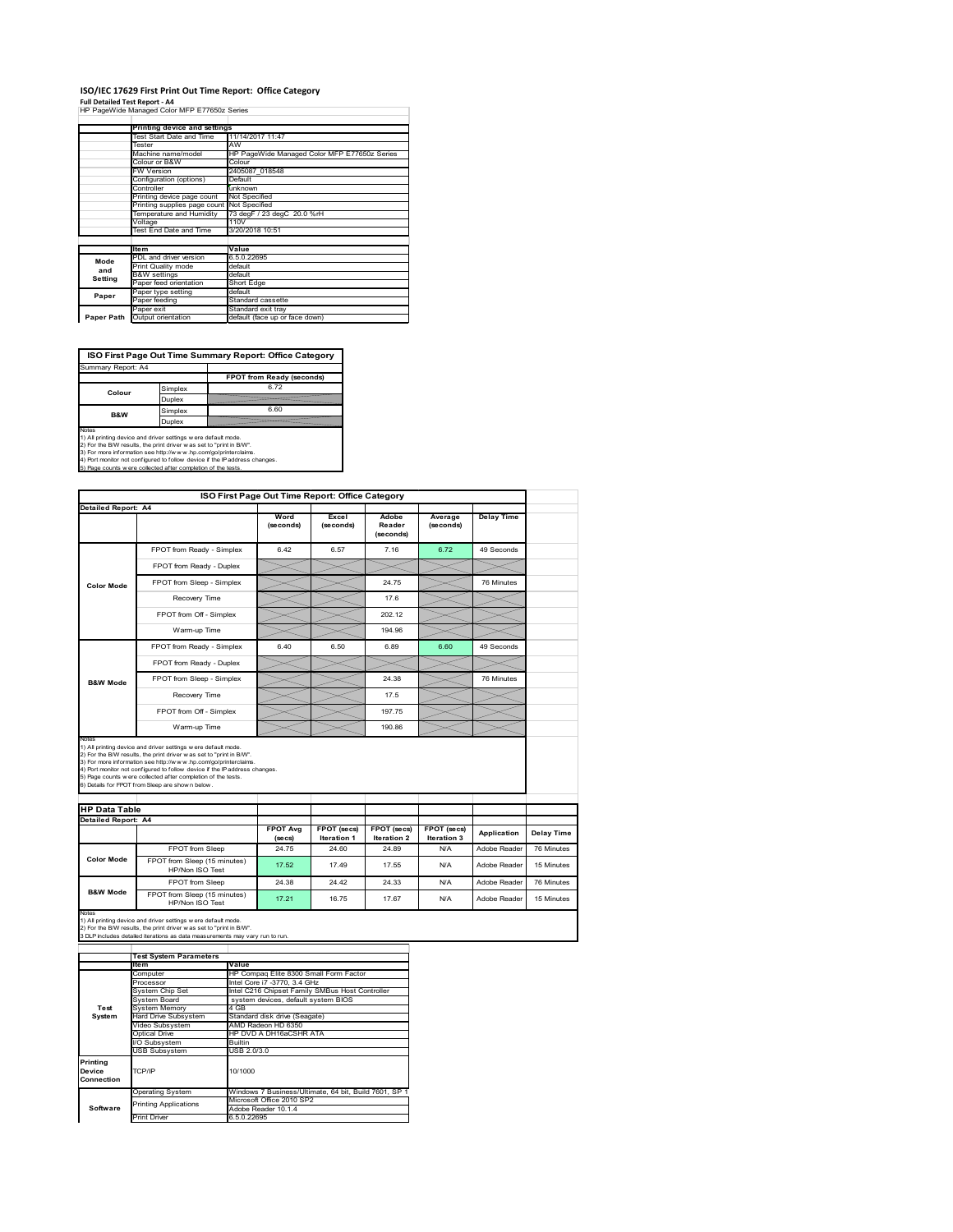## **ISO/IEC 29183 Copy Productivity Report**

#### **Full Detailed Test Report ‐ LETTER**

|               | . an betanca rest neport - LETTER            |                                                                 |
|---------------|----------------------------------------------|-----------------------------------------------------------------|
|               | HP PageWide Managed Color MFP E77650z Series |                                                                 |
|               |                                              |                                                                 |
|               | <b>Machine Setup Information</b>             |                                                                 |
|               | Test Start Date and Time 11/20/2017 12:10    |                                                                 |
|               | <b>Tester</b> AW                             |                                                                 |
|               |                                              | Machine name/model HP PageWide Managed Color MFP E77650z Series |
|               | Colour or B&W Colour                         |                                                                 |
|               |                                              | FW Version 2405087 018548                                       |
|               | Configuration (options) Not Specified        |                                                                 |
|               |                                              | Temperature and Humidity 73 degF / 23 degC 20.0 %rH             |
|               | Test End Date and Time: 11/21/2017 11:53     |                                                                 |
|               |                                              |                                                                 |
|               | Pre-set Item                                 | Pre-set Value                                                   |
|               | <b>Output Resolution Default</b>             |                                                                 |
|               | Output Quality Default                       |                                                                 |
| Mode          |                                              | Copying Mode Colour for Colour and B&W for B&W                  |
|               | Auto Density Adjustment Default              |                                                                 |
|               |                                              | Collating function Set in Control Panel                         |
|               | Paper Sending Direction Default              |                                                                 |
| Paper         | Paper Type Setting Default                   |                                                                 |
|               | Paper Feeding Tray 2                         |                                                                 |
| Paper<br>Path | Paper Exit Default                           |                                                                 |
|               |                                              | Face Up Exit Default (face down)                                |
|               | <b>Fixing Capability Default</b>             |                                                                 |
| Temporary     | Image Quality Stability Default              |                                                                 |
| Stop          | Capacity of Paper Default                    |                                                                 |
|               | Others None                                  |                                                                 |
|               |                                              |                                                                 |
|               | Paper Manufacturer HP / Xerox                |                                                                 |
|               |                                              | Paper Weight 20lb / 75 g/m2                                     |
| Paper         | Paper Size Letter / A4                       |                                                                 |
|               |                                              | Paper type/name HP Multipurpose Ultra White / HP Office         |

| Summary Report: Letter |              |             |
|------------------------|--------------|-------------|
|                        |              |             |
|                        | <b>sFCOT</b> | sESAT (ipm) |
| Color                  | 9.27         | 51.38       |
| B&W                    | 8.59         | 51.40       |
| <b>Noton</b>           |              |             |

Notes<br>First Copy Out and Copy Speed measured using ISO/IEC 29183, excludes first set of test<br>documents. For more information see http://www..hp.com/go/printerclaims. Exact speed varies

depending on the system configuration and document.<br>Only Target A w as used, all test documents have the same Saturated throughput. Reference<br>ISO/IEC29183:2010 Clause 5, Sections 5.3.1 and 5.3.2

| Detailed Report: LETTER |               |              |       |             |                |             |
|-------------------------|---------------|--------------|-------|-------------|----------------|-------------|
|                         |               |              |       | sEFTP (ipm) |                |             |
|                         | <b>Target</b> | sFCOT (secs) | 1copy | 1copy+30sec | 1copy+4minutes | sESAT (ipm) |
|                         | A             | 9.27         | 9.90  | 39.37       | 48.18          | 51.38       |
|                         |               |              |       | 27 sets     | 208 sets       |             |
|                         | B             |              |       |             |                |             |
| Color                   |               |              |       |             |                |             |
|                         | C             |              |       |             |                |             |
|                         | D             |              |       |             |                |             |
|                         |               |              |       |             |                |             |
|                         | Average       | 9.27         | 9.90  | 39.37       | 48.18          | 51.38       |
|                         | A             | 8.59         | 6.99  | 39.16       | 48.95          | 51.40       |
|                         |               |              |       | 28 sets     | 214 sets       |             |
|                         | B             |              |       |             |                |             |
|                         |               |              |       |             |                |             |
| B&W                     | C             |              |       |             |                |             |
|                         | D             |              |       |             |                |             |
|                         | Average       | 8.59         | 6.99  | 39.16       | 48.95          | 51.40       |

#### Notes

First Copy Out and Copy Speed measured using ISO/IEC 29183, excludes first set of test documents. For more information see<br>http://w w w.hp.com/go/printerclaims. Exact speed varies depending on the system configuration and 5.3.1 and 5.3.2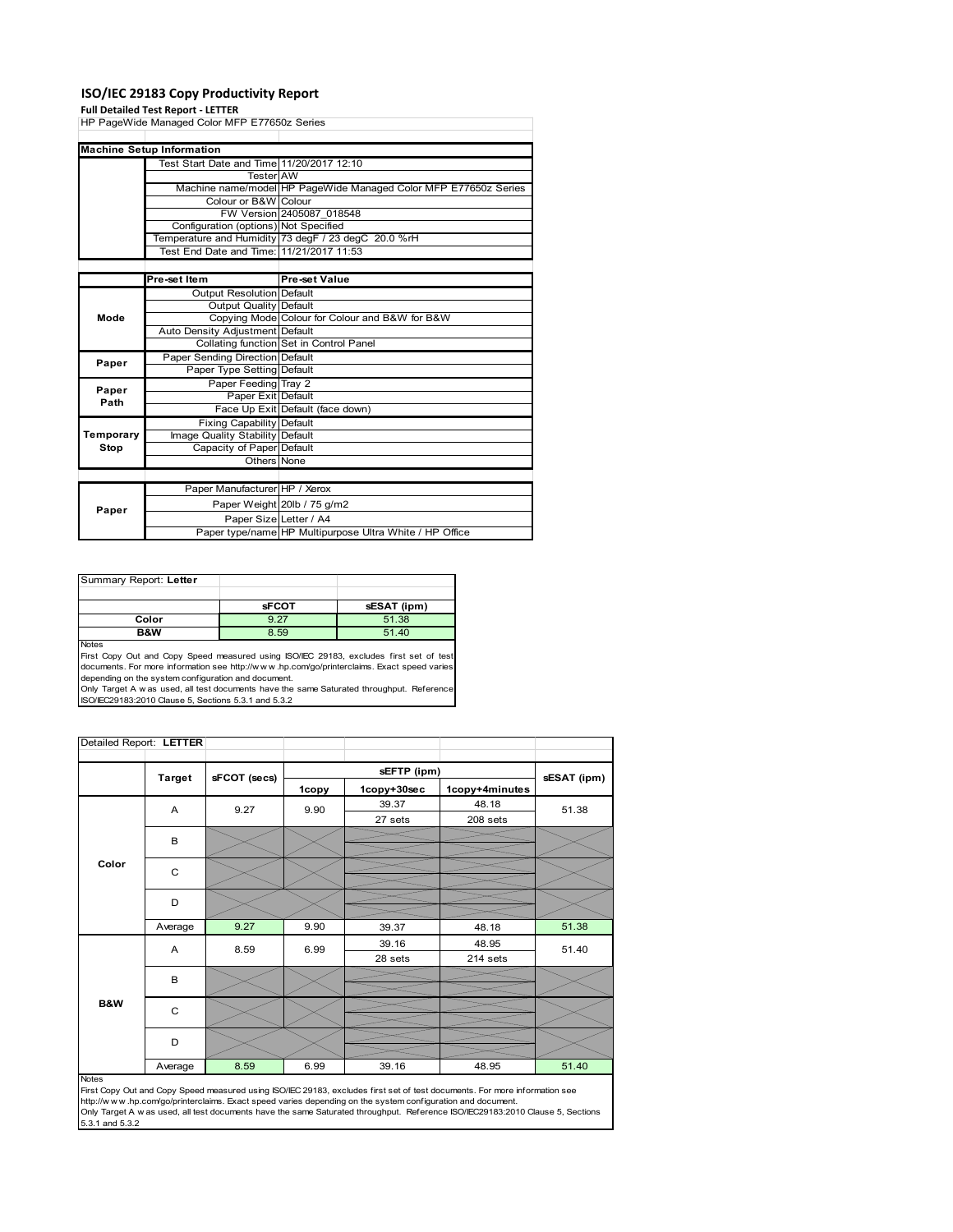## **ISO/IEC 29183 Copy Productivity Report**

#### **Full Detailed Test Report ‐ A4**

|           | HP PageWide Managed Color MFP E77650z Series |                                                                 |
|-----------|----------------------------------------------|-----------------------------------------------------------------|
|           |                                              |                                                                 |
|           | <b>Machine Setup Information</b>             |                                                                 |
|           | Test Start Date and Time 11/20/2017 12:10    |                                                                 |
|           | <b>Tester AW</b>                             |                                                                 |
|           |                                              | Machine name/model HP PageWide Managed Color MFP E77650z Series |
|           | Colour or B&W Colour                         |                                                                 |
|           |                                              | FW Version 2405087 018548                                       |
|           | Configuration (options) Not Specified        |                                                                 |
|           |                                              | Temperature and Humidity 73 degF / 23 degC 20.0 %rH             |
|           | Test End Date and Time: 11/21/2017 11:53     |                                                                 |
|           |                                              |                                                                 |
|           | Pre-set Item                                 | Pre-set Value                                                   |
|           | <b>Output Resolution Default</b>             |                                                                 |
|           | Output Quality Default                       |                                                                 |
| Mode      |                                              | Copying Mode Colour for Colour and B&W for B&W                  |
|           | Auto Density Adjustment Default              |                                                                 |
|           |                                              | Collating function Set in Control Panel                         |
| Paper     | Paper Sending Direction Default              |                                                                 |
|           | Paper Type Setting Default                   |                                                                 |
| Paper     | Paper Feeding Tray 2                         |                                                                 |
| Path      | Paper Exit Default                           |                                                                 |
|           |                                              | Face Up Exit Default (face down)                                |
|           | <b>Fixing Capability Default</b>             |                                                                 |
| Temporary | Image Quality Stability Default              |                                                                 |
| Stop      | Capacity of Paper Default                    |                                                                 |
|           | Others None                                  |                                                                 |
|           |                                              |                                                                 |
|           | Paper Manufacturer HP / Xerox                |                                                                 |
| Paper     |                                              | Paper Weight 20lb / 75 g/m2                                     |
|           | Paper Size Letter / A4                       |                                                                 |
|           |                                              | Paper type/name HP Multipurpose Ultra White / HP Office         |

| Summary Report: A4 |              |             |
|--------------------|--------------|-------------|
|                    |              |             |
|                    | <b>sFCOT</b> | sESAT (ipm) |
| Colour             | 8.99         | 51.51       |
| B&W                | 8.72         | 51.56       |
| <b>Nickon</b>      |              |             |

Notes<br>First Copy Out and Copy Speed measured using ISO/IEC 29183, excludes first set of test<br>documents. For more information see http://www.hp.com/go/printerclaims. Exact speed varies<br>depending on the system configuration

| Detailed Report: A4 |               |              |       |             |                |             |
|---------------------|---------------|--------------|-------|-------------|----------------|-------------|
|                     |               |              |       | sEFTP (ipm) |                |             |
|                     | <b>Target</b> | sFCOT (secs) | 1copy | 1copy+30sec | 1copy+4minutes | sESAT (ipm) |
|                     | Α             | 8.99         | 6.67  | 38.82       | 49.41          | 51.51       |
|                     |               |              |       | 29 sets     | 222 sets       |             |
|                     | B             |              |       |             |                |             |
|                     |               |              |       |             |                |             |
| Colour              | $\mathsf{C}$  |              |       |             |                |             |
|                     |               |              |       |             |                |             |
|                     | D             |              |       |             |                |             |
|                     |               |              |       |             |                |             |
|                     | Average       | 8.99         | 6.67  | 38.82       | 49.41          | 51.51       |
|                     | A             | 8.72         | 6.87  | 38.82       | 48.96          | 51.56       |
|                     |               |              |       | 28 sets     | 216 sets       |             |
|                     | B             |              |       |             |                |             |
| <b>B&amp;W</b>      |               |              |       |             |                |             |
|                     | C             |              |       |             |                |             |
|                     |               |              |       |             |                |             |
|                     | D             |              |       |             |                |             |
|                     | Average       | 8.72         | 6.87  | 38.82       | 48.96          | 51.56       |

Average 8.72 6.87 38.82 48.96 51.56<br>
First Copy Out and Copy Speed measured using ISO/IEC 29183, excludes first set of test documents. For more information see<br>
First://www.hp.com/go/printerclaims. Exact speed varies depen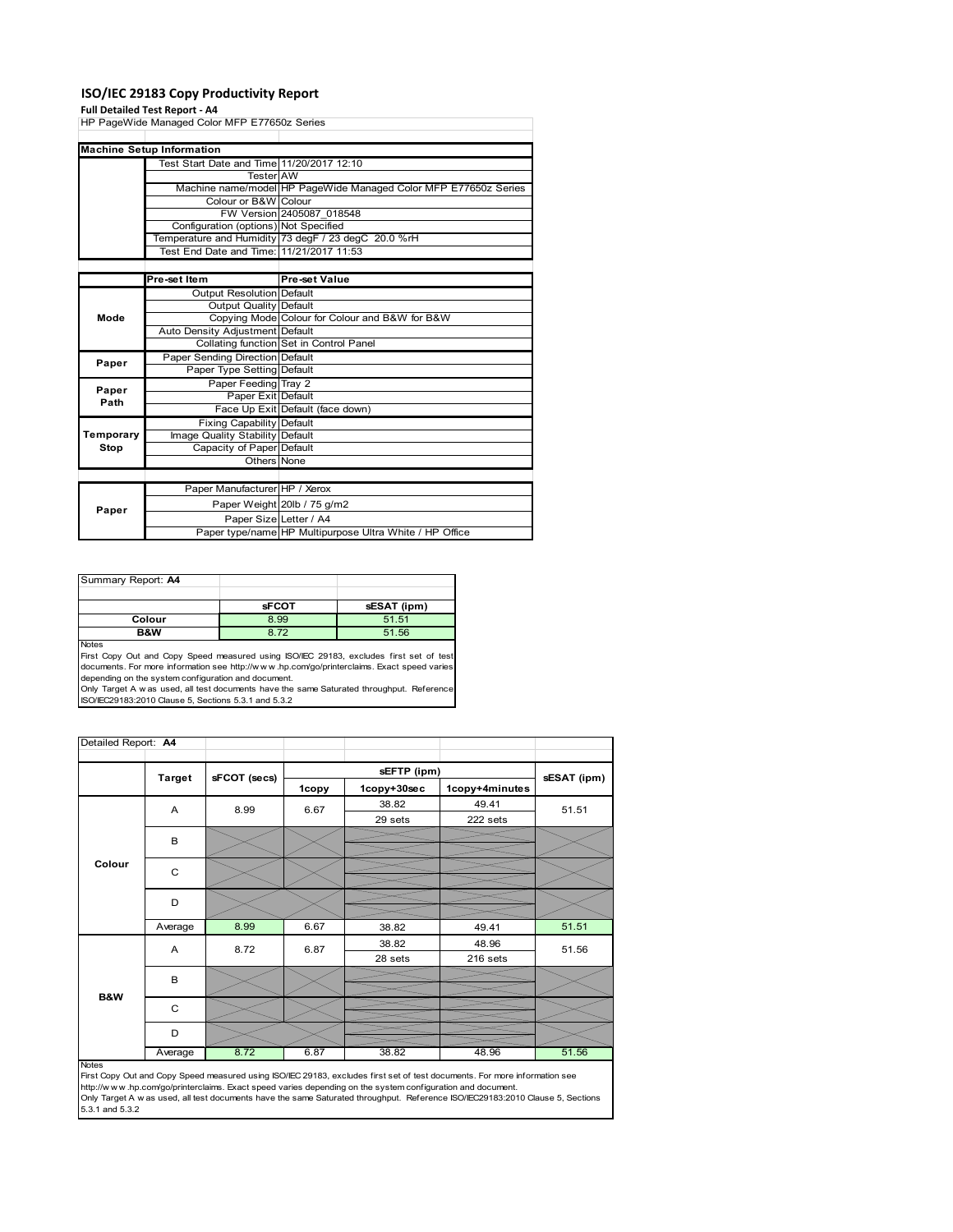## **ISO/IEC 24735 Copy Productivity Report**

Paper Weight 20lb / 75 g/m2 Paper Size Letter / A4

**Full Detailed Test Report ‐ LETTER**

| <b>Machine Setup Information</b>          |                                                                 |  |  |  |
|-------------------------------------------|-----------------------------------------------------------------|--|--|--|
| Test Start Date and Time 11/21/2017 14:02 |                                                                 |  |  |  |
| TesterIAW                                 |                                                                 |  |  |  |
|                                           | Machine name/model HP PageWide Managed Color MFP E77650z Series |  |  |  |
| Colour or B&W Colour                      |                                                                 |  |  |  |
|                                           | FW Version 2405087 018548                                       |  |  |  |
| Configuration (options) Not Specified     |                                                                 |  |  |  |
|                                           | Temperature and Humidity 73 degF / 23 degC 20.0 %rH             |  |  |  |
| Test End Date and Time: 11/27/2017 12:40  |                                                                 |  |  |  |
|                                           |                                                                 |  |  |  |
| Pre-set Item                              | <b>Pre-set Value</b>                                            |  |  |  |
| Output Resolution Default                 |                                                                 |  |  |  |
| <b>Output Quality Default</b>             |                                                                 |  |  |  |
| Copying Mode Default                      |                                                                 |  |  |  |
| Auto Density Adjustment Default           |                                                                 |  |  |  |
|                                           | Collating function Activated (if not activated in default mode) |  |  |  |
| Paper Sending Direction Default           |                                                                 |  |  |  |
| Paper Type Setting Default                |                                                                 |  |  |  |
|                                           | Paper Feeding Standard cassette                                 |  |  |  |
|                                           | Paper Exit Standard exit tray                                   |  |  |  |
| Face Up Exit Default                      |                                                                 |  |  |  |
| Fixing Capability Default                 |                                                                 |  |  |  |
| Image Quality Stability Default           |                                                                 |  |  |  |
| Capacity of Paper Default                 |                                                                 |  |  |  |
|                                           | Others Default                                                  |  |  |  |
|                                           |                                                                 |  |  |  |
| Paper Manufacturer HP / Xerox             |                                                                 |  |  |  |

|                         | <b>ISO/IEC 24735 Copy Productivity Report</b> |             |              |                 |                |                 |  |  |  |
|-------------------------|-----------------------------------------------|-------------|--------------|-----------------|----------------|-----------------|--|--|--|
| Detailed Report: LETTER |                                               |             |              |                 |                |                 |  |  |  |
|                         | Copying                                       | FSOT (secs) |              | EFTP (ipm)      |                | ESAT (ipm)      |  |  |  |
|                         | Mode                                          | 1 set only  | 1 set only   | $1$ set + 30sec | 1 set $+$ 4min | $1$ set + 30sec |  |  |  |
|                         | 1:1                                           | 13.91       | 17.25        | 40.26           | 49.22          | 51.25           |  |  |  |
|                         |                                               |             | $1$ set)     | 8 sets          | 53 sets        |                 |  |  |  |
| <b>Color Mode</b>       | 1:2                                           | 26.21       | 9.14         | 24.20           |                | 35.94           |  |  |  |
|                         |                                               |             | $\in$ 1 set) | 6 sets          |                |                 |  |  |  |
|                         | 2:2                                           | 24.82       | 9.66         | 24.92           |                | 35.96           |  |  |  |
|                         |                                               |             | $1$ set)     | 6 sets          |                |                 |  |  |  |
|                         | 1:1                                           | 14.21       | 16.89        | 39.87           | 48.61          | 51.28           |  |  |  |
|                         |                                               |             |              | 8 sets          | 53 sets        |                 |  |  |  |
| <b>B&amp;W</b> mode     | 1:2                                           | 24.23       | 9.90         | 25.20           |                | 35.92           |  |  |  |
|                         |                                               |             |              | 6 sets          |                |                 |  |  |  |
|                         | 2:2                                           | 24.32       | 9.86         | 25.54           |                | 35.94           |  |  |  |
|                         |                                               |             |              | 6 sets          |                |                 |  |  |  |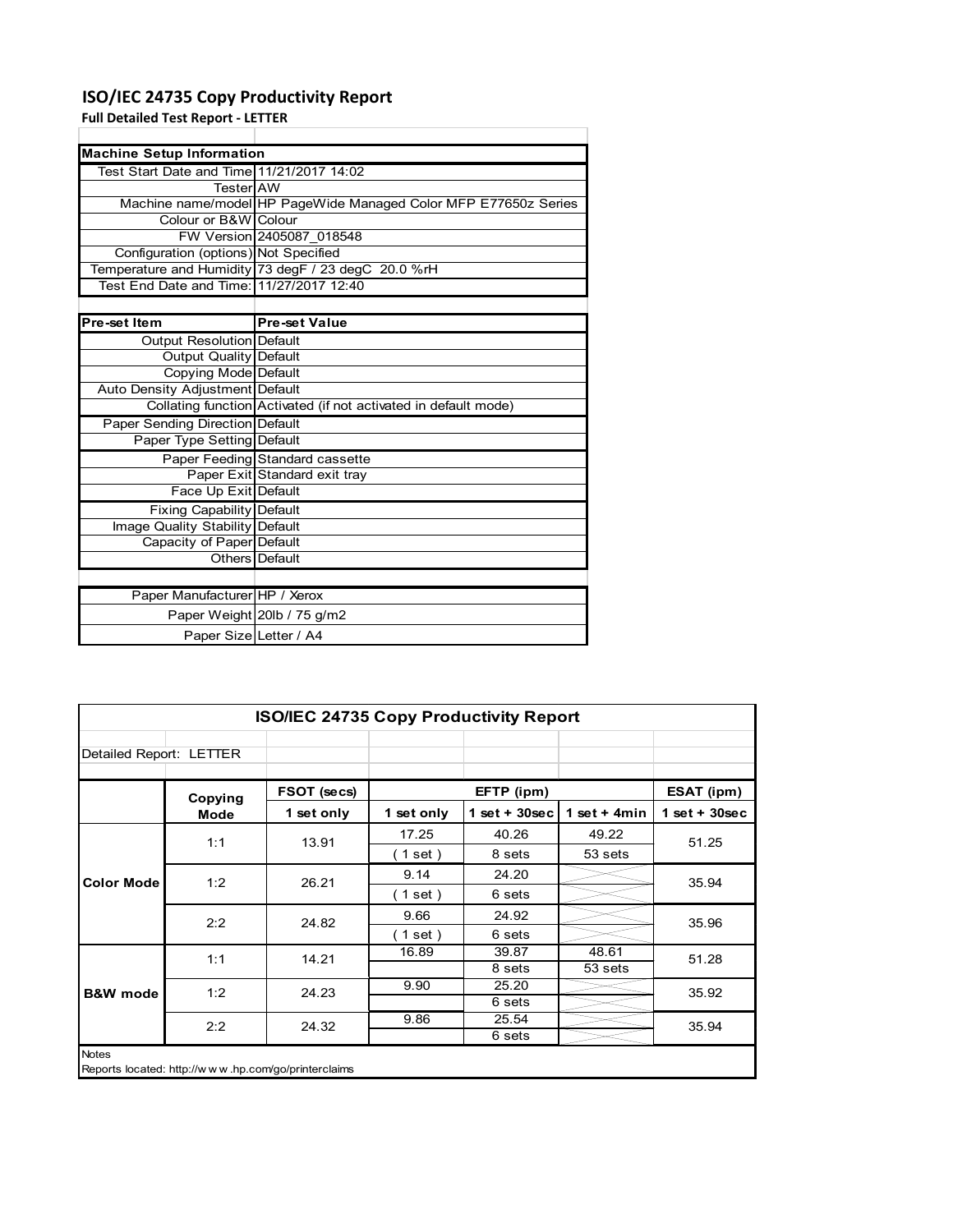## **ISO/IEC 24735 Copy Productivity Report**

**Full Detailed Test Report ‐ A4**

| <b>Machine Setup Information</b>          |                                                                 |
|-------------------------------------------|-----------------------------------------------------------------|
| Test Start Date and Time 11/21/2017 14:02 |                                                                 |
| TesterIAW                                 |                                                                 |
|                                           | Machine name/model HP PageWide Managed Color MFP E77650z Series |
| Colour or B&W Colour                      |                                                                 |
|                                           | FW Version 2405087 018548                                       |
| Configuration (options) Not Specified     |                                                                 |
|                                           | Temperature and Humidity 73 degF / 23 degC 20.0 %rH             |
| Test End Date and Time: 11/27/2017 12:40  |                                                                 |
|                                           |                                                                 |
| Pre-set Item                              | <b>Pre-set Value</b>                                            |
| Output Resolution Default                 |                                                                 |
| <b>Output Quality Default</b>             |                                                                 |
| Copying Mode Default                      |                                                                 |
| Auto Density Adjustment Default           |                                                                 |
|                                           | Collating function Activated (if not activated in default mode) |
| Paper Sending Direction Default           |                                                                 |
| Paper Type Setting Default                |                                                                 |
|                                           | Paper Feeding Standard cassette                                 |
|                                           | Paper Exit Standard exit tray                                   |
| Face Up Exit Default                      |                                                                 |
| <b>Fixing Capability Default</b>          |                                                                 |
| Image Quality Stability Default           |                                                                 |
| Capacity of Paper Default                 |                                                                 |
|                                           | Others Default                                                  |
|                                           |                                                                 |
| Paper Manufacturer HP / Xerox             |                                                                 |
|                                           | Paper Weight 20lb / 75 g/m2                                     |
| Paper Size Letter / A4                    |                                                                 |

| <b>ISO/IEC 24735 Copy Productivity Report</b> |         |                                                     |                          |                  |                 |                   |  |  |
|-----------------------------------------------|---------|-----------------------------------------------------|--------------------------|------------------|-----------------|-------------------|--|--|
| Detailed Report: A4                           |         |                                                     |                          |                  |                 |                   |  |  |
|                                               | Copying | FSOT (secs)                                         |                          | EFTP (ipm)       |                 | <b>ESAT (ipm)</b> |  |  |
|                                               | Mode    | 1 set only                                          | 1 set only               | 1 set + $30$ sec | 1 set + 4 $min$ | $1$ set + 30sec   |  |  |
|                                               | 1:1     | 14.21                                               | 16.88                    | 40.23            | 48.44           | 51.20             |  |  |
|                                               |         |                                                     | (1 set)                  | 8 sets           | 53 sets         |                   |  |  |
| Colour                                        | 1:2     | 25.91                                               | 9.26                     | 24.36            |                 | 35.92             |  |  |
| Mode                                          |         |                                                     | (1 set )                 | 6 sets           |                 |                   |  |  |
|                                               | 2:2     | 25.30                                               | 9.48                     | 24.90            |                 | 35.92             |  |  |
|                                               |         |                                                     | $\left( 1$ set $\right)$ | 6 sets           |                 |                   |  |  |
|                                               | 1:1     | 14.94                                               | 16.06                    | 40.31            | 48.59           | 51.47             |  |  |
|                                               |         |                                                     |                          | 8 sets           | 53 sets         |                   |  |  |
| <b>B&amp;W</b> mode                           | 1:2     | 24.19                                               | 9.92                     | 22.68            |                 | 35.92             |  |  |
|                                               |         |                                                     |                          | 6 sets           |                 |                   |  |  |
|                                               | 2:2     | 25.00                                               | 9.60                     | 25.40            |                 | 35.92             |  |  |
|                                               |         |                                                     |                          | 6 sets           |                 |                   |  |  |
| <b>Notes</b>                                  |         | Reports located: http://www.hp.com/go/printerclaims |                          |                  |                 |                   |  |  |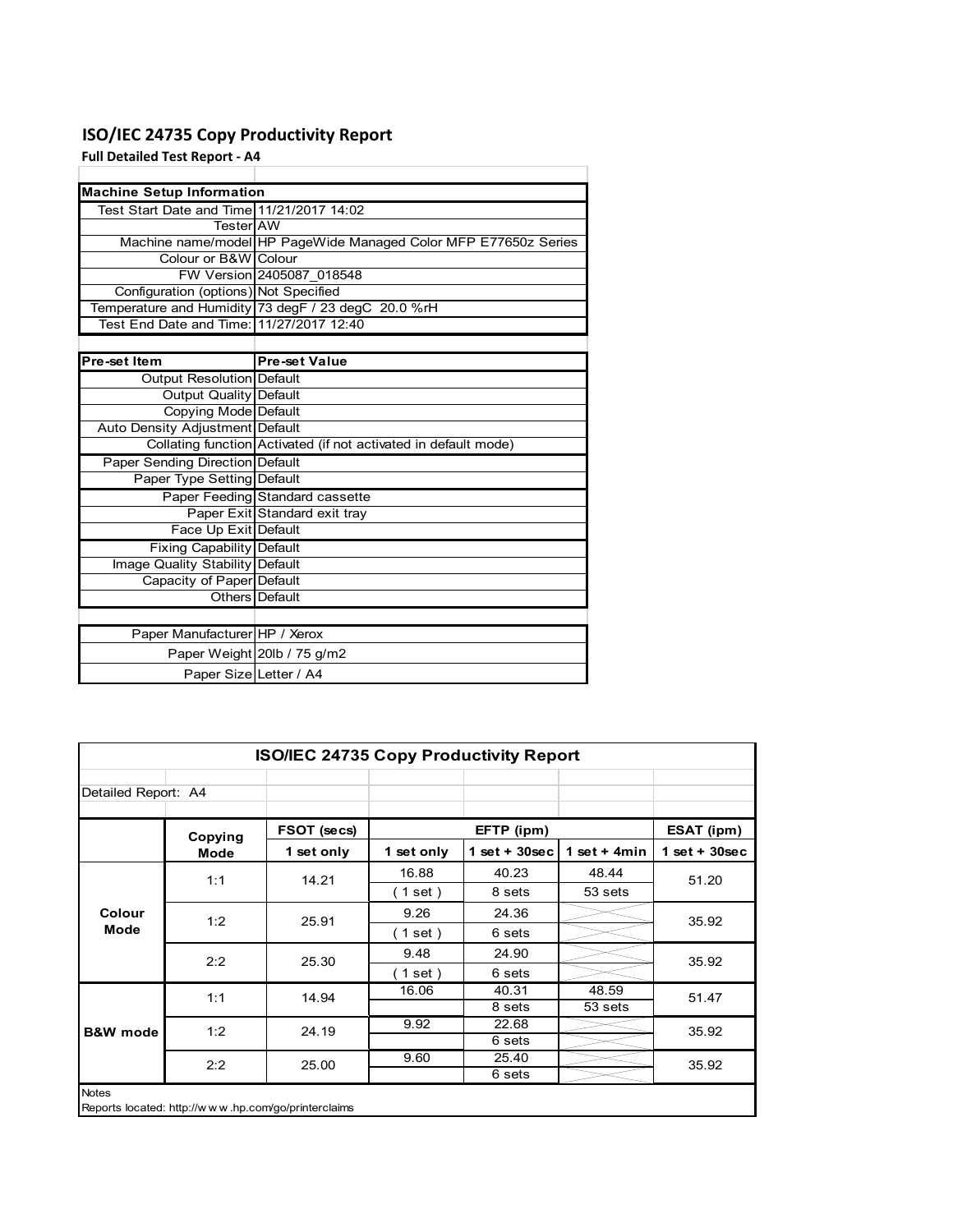## **ISO/IEC 17991 Scanning Productivity Report Full Detailed Test Report ‐ LETTER**

|            | <b>Machine Setup Information</b> |                                              |  |  |  |  |
|------------|----------------------------------|----------------------------------------------|--|--|--|--|
|            | <b>Test Start Date and Time</b>  | 11/29/2017 10:48                             |  |  |  |  |
|            | <b>Fester</b>                    | AW                                           |  |  |  |  |
|            | Machine name/model               | HP PageWide Managed Color MFP E77650z Series |  |  |  |  |
|            | Colour or B&W                    | Colour                                       |  |  |  |  |
|            | Configuration (options)          | Default                                      |  |  |  |  |
|            | emperature and Humidity          | 73 degF / 23 degC 20.0 %rH                   |  |  |  |  |
|            | Voltage                          | 110V                                         |  |  |  |  |
|            | Test End Date and Time           | 11/30/2017 15:19                             |  |  |  |  |
|            |                                  |                                              |  |  |  |  |
|            | <b>Preset Item</b>               | Preset Value                                 |  |  |  |  |
|            | Scanning resolution              | default (200 dpi)                            |  |  |  |  |
|            | Colour or grey scale/B&W         | default (colour)                             |  |  |  |  |
| Mode       | Duplex / simplex                 | default (simplex)                            |  |  |  |  |
|            | Original page size               | default (A4)                                 |  |  |  |  |
| and        | Paper feed orientation           | default (long edge)                          |  |  |  |  |
| Setting    | Scan destination                 | default (shared network)                     |  |  |  |  |
|            | Storing File Type                | default (PDF-multi)                          |  |  |  |  |
|            | Auto scan quality adjustment     | default (factory preset default setting)     |  |  |  |  |
|            | Paper feed direction             | default (long edge)                          |  |  |  |  |
| <b>ADF</b> |                                  |                                              |  |  |  |  |
| Paper-path | Output orientation               | default                                      |  |  |  |  |

| ISO/IEC 17991 - Scan Summary Report: ADF Productivity Measurement |             |                      |              |                           |  |  |  |  |
|-------------------------------------------------------------------|-------------|----------------------|--------------|---------------------------|--|--|--|--|
| <b>Summary Report: Letter</b>                                     |             |                      |              |                           |  |  |  |  |
|                                                                   |             | <b>Scanning Mode</b> |              | <b>Measurement result</b> |  |  |  |  |
|                                                                   | File format | Resolution           | Scanning     | scESAT 30secA             |  |  |  |  |
|                                                                   | version     |                      | side         | (ipm)                     |  |  |  |  |
| Colour                                                            | pdf 1.4     | 200                  | single sided | 134.69                    |  |  |  |  |
|                                                                   |             |                      | double sided | 269.08                    |  |  |  |  |
| <b>B&amp;W</b>                                                    | pdf 1.4     | 200                  | single sided | 134.36                    |  |  |  |  |
|                                                                   |             |                      | double sided | 268.15                    |  |  |  |  |
| <b>Notes</b>                                                      |             |                      |              |                           |  |  |  |  |

Notes 1) For more information see http://w w w .hp.com/go/printerclaims. 2) For the B/W results, the device scan setting is set to "Scan in B/W".

**ISO/IEC 17991 - Scan Summary Report: Network Folder Productivity Measurement**

| <b>Summary Report: Letter</b> |                      |            |              |                           |                  |               |  |
|-------------------------------|----------------------|------------|--------------|---------------------------|------------------|---------------|--|
|                               | <b>Scanning Mode</b> |            |              | <b>Measurement result</b> |                  |               |  |
|                               | File format          | Resolution | Scanning     | scEFTP 30secF             | File size 30secF | Number of     |  |
|                               | version              |            | side         | (ipm)                     | (Mbyte)          | Sets (30secF) |  |
| Colour                        | pdf 1.4              | 200        | single sided | 81.50                     | 8.69             | 18.00         |  |
|                               |                      |            | double sided | 111.26                    | 16.67            | 35.00         |  |
| <b>B&amp;W</b>                | pdf 1.4              | 200        | single sided | 100.46                    | 3.47             | 18.00         |  |
|                               |                      |            | double sided | 163.11                    | 6.57             | 35.00         |  |
| Notes                         |                      |            |              |                           |                  |               |  |

┓

Notes 1) For more information see http://w w w .hp.com/go/printerclaims. 2) For the B/W results, the device scan setting is set to "Scan in B/W".

| ISO/IEC 17991 - Scan Full Report: ADF Productivity Measurement |                        |            |                  |                       |                           |                        |  |  |
|----------------------------------------------------------------|------------------------|------------|------------------|-----------------------|---------------------------|------------------------|--|--|
| <b>Summary Report: Letter</b>                                  |                        |            |                  |                       |                           |                        |  |  |
|                                                                | <b>Scanning Mode</b>   |            |                  |                       | <b>Measurement result</b> |                        |  |  |
|                                                                | File format<br>version | Resolution | Scanning<br>side | scFFTP 1setA<br>(ipm) | scEETP 30secA<br>(ipm)    | scESAT 30secA<br>(ipm) |  |  |
| Colour                                                         | pdf 1.4                | 200        | single sided     | 45.94                 | 121.65                    | 134.69                 |  |  |
|                                                                |                        |            | double sided     | 51.00                 | 245.36                    | 269.08                 |  |  |
|                                                                | pdf 1.4                |            | single sided     | 46.28                 | 121.8                     | 134.36                 |  |  |
| B&W                                                            |                        | 200        | double sided     | 55.70                 | 242.87                    | 268.15                 |  |  |
| <b>Notes</b>                                                   |                        |            |                  |                       |                           |                        |  |  |

Notes 1) For more information see http://w w w .hp.com/go/printerclaims. 2) For the B/W results, the device scan setting is set to "Scan in B/W".

|                               | ISO/IEC 17991 - Scan Full Report: Network Folder Productivity Measurement |            |                  |                       |                           |                             |                               |  |  |
|-------------------------------|---------------------------------------------------------------------------|------------|------------------|-----------------------|---------------------------|-----------------------------|-------------------------------|--|--|
| <b>Summary Report: Letter</b> |                                                                           |            |                  |                       |                           |                             |                               |  |  |
|                               | <b>Scanning Mode</b>                                                      |            |                  |                       | <b>Measurement result</b> |                             |                               |  |  |
|                               | File format<br>version                                                    | Resolution | Scanning<br>side | scFFTP 1setF<br>(ipm) | scEFTP 30secF<br>(ipm)    | File size 30secF<br>(Mbyte) | Number of<br>Sets<br>(30secF) |  |  |
| Colour                        | pdf 1.4                                                                   | 200        | single sided     | 28.33                 | 81.50                     | 8.69                        | 18                            |  |  |
|                               |                                                                           |            | double sided     | 30.00                 | 111.26                    | 16.67                       | 35                            |  |  |
| <b>B&amp;W</b>                | pdf 1.4                                                                   | 200        | single sided     | 26.66                 | 100.46                    | 3.47                        | 18                            |  |  |
|                               |                                                                           |            | double sided     | 32.14                 | 163.11                    | 6.57                        | 35                            |  |  |
| <b>Notes</b>                  |                                                                           |            |                  |                       |                           |                             |                               |  |  |

|            | <b>Test System Parameters</b> |                                                       |  |  |  |
|------------|-------------------------------|-------------------------------------------------------|--|--|--|
|            | Item                          | Value                                                 |  |  |  |
|            | Computer name                 | HP Compaq Elite 8300 Small Form Factor                |  |  |  |
|            | Processor                     | Intel Core i7 -3770, 3.4 GHz                          |  |  |  |
|            | System Chip Set               | Intel C216 Chipset Family SMBus Host Controller       |  |  |  |
|            | <b>System Board</b>           | System devices, default system BIOS                   |  |  |  |
|            | <b>System Memory</b>          | 4 GB                                                  |  |  |  |
| System     | Hard Drive Subsystem          | Standard disk drive (Seagate)                         |  |  |  |
|            | Video Subsystem               | AMD Radeon HD 6350                                    |  |  |  |
|            | <b>Optical Drive</b>          | HP DVD A DH16aCSHR ATA                                |  |  |  |
|            | I/O Subsystem                 | <b>Builtin</b>                                        |  |  |  |
|            | <b>USB Subsystem</b>          | USB 2.0/3.0                                           |  |  |  |
|            | <b>Operating System</b>       | Windows 7 Business/Ultimate, 64 bit, Build 7601, SP 1 |  |  |  |
|            | I ocation of network folder   | PC.                                                   |  |  |  |
|            | Internet Protocol             | IP <sub>v4</sub>                                      |  |  |  |
| Scanning   | <b>Transfer Protocol</b>      | <b>SMB</b>                                            |  |  |  |
| Device     | Hub                           | Trendnet Router and Gbit Switch                       |  |  |  |
| Connection | Network Speed                 | TCP 10/1000 Mbit Ethernet                             |  |  |  |
|            | <b>Connetion Cable</b>        | Cat6 Straight cable                                   |  |  |  |
|            | Wireless router               | No use                                                |  |  |  |
|            | Others                        | No use                                                |  |  |  |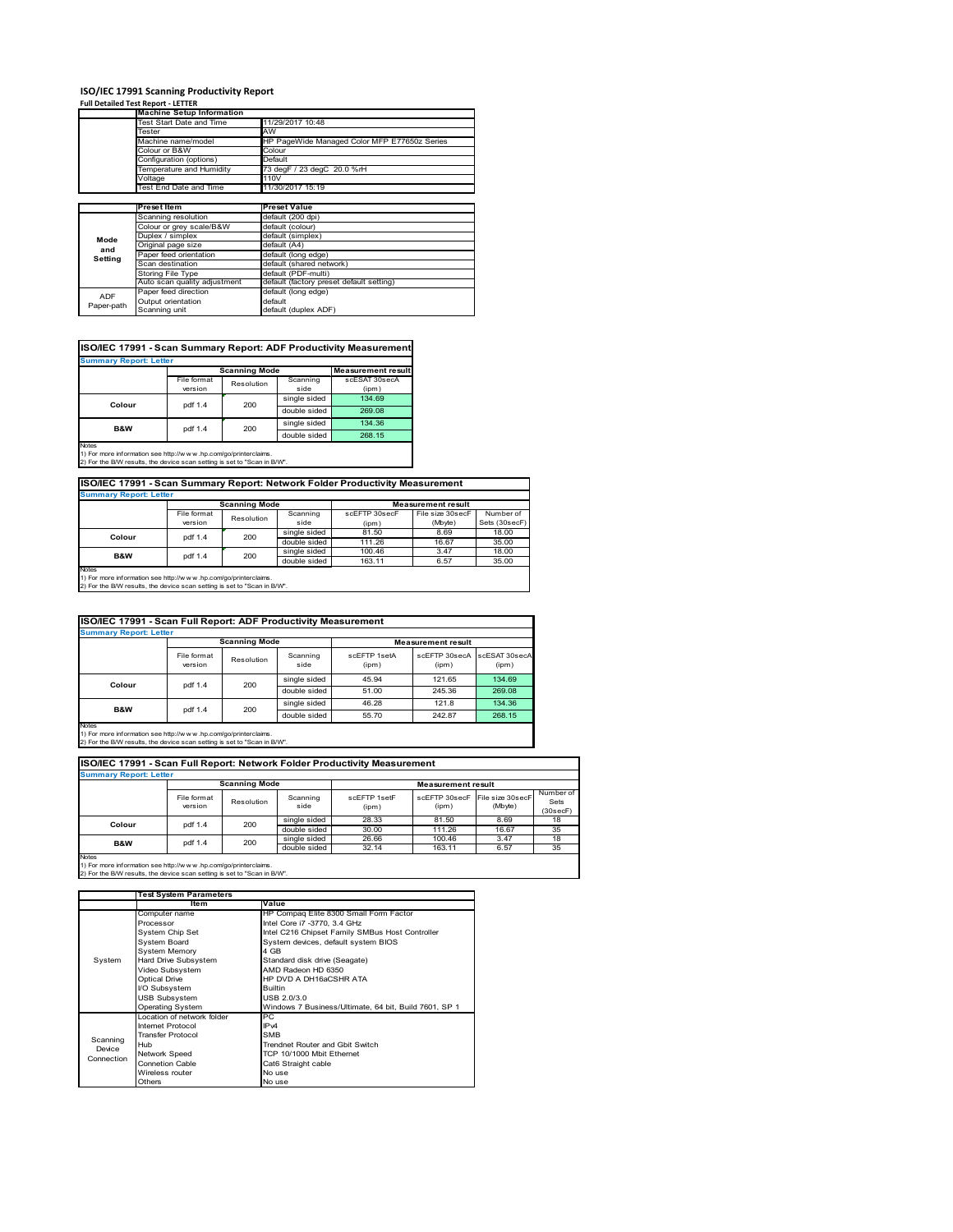# **ISO/IEC 17991 Scanning Productivity Report Full Detailed Test Report ‐ A4 Machine Setup Information**

|            | <b>Machine Setup Information</b> |                                              |
|------------|----------------------------------|----------------------------------------------|
|            | Fest Start Date and Time         | 11/29/2017 10:48                             |
|            | Tester                           | AW                                           |
|            | Machine name/model               | HP PageWide Managed Color MFP E77650z Series |
|            | Colour or B&W                    | Colour                                       |
|            | Configuration (options)          | Default                                      |
|            | emperature and Humidity          | 73 degF / 23 degC 20.0 %rH                   |
|            | Voltage                          | 110V                                         |
|            | Test End Date and Time           | 11/30/2017 15:19                             |
|            |                                  |                                              |
|            | <b>Preset Item</b>               | <b>Preset Value</b>                          |
|            | Scanning resolution              | default (200 dpi)                            |
|            | Colour or grey scale/B&W         | default (colour)                             |
| Mode       | Duplex / simplex                 | default (simplex)                            |
| and        | Original page size               | default (A4)                                 |
|            | Paper feed orientation           | default (long edge)                          |
| Setting    | Scan destination                 | default (shared network)                     |
|            | <b>Storing File Type</b>         | default (PDF-multi)                          |
|            | Auto scan quality adjustment     | default (factory preset default setting)     |
| <b>ADF</b> | Paper feed direction             | default (long edge)                          |
|            | Output orientation               | default                                      |
| Paper-path | Scanning unit                    | default (duplex ADF)                         |

| ISO/IEC 17991 - Scan Summary Report: ADF Productivity Measurement |             |                      |              |               |  |  |  |  |
|-------------------------------------------------------------------|-------------|----------------------|--------------|---------------|--|--|--|--|
| <b>Summary Report: A4</b>                                         |             |                      |              |               |  |  |  |  |
|                                                                   |             | <b>Scanning Mode</b> |              |               |  |  |  |  |
|                                                                   | File format | Resolution           | Scanning     | scESAT 30secA |  |  |  |  |
|                                                                   | version     |                      | side         | (ipm)         |  |  |  |  |
| Colour                                                            | pdf 1.4     | 200                  | single sided | 137.26        |  |  |  |  |
|                                                                   |             |                      | double sided | 276.08        |  |  |  |  |
| <b>B&amp;W</b>                                                    | pdf 1.4     | 200                  | single sided | 136.74        |  |  |  |  |
|                                                                   |             |                      | double sided | 275.12        |  |  |  |  |
| <b>Notes</b>                                                      |             |                      |              |               |  |  |  |  |

Notes 1) For more information see http://w w w .hp.com/go/printerclaims. 2) For the B/W results, the device scan setting is set to "Scan in B/W".

| ISO/IEC 17991 - Scan Summary Report: Network Folder Productivity Measurement |             |            |              |                           |                  |               |  |  |
|------------------------------------------------------------------------------|-------------|------------|--------------|---------------------------|------------------|---------------|--|--|
| <b>Summary Report: A4</b>                                                    |             |            |              |                           |                  |               |  |  |
| <b>Scanning Mode</b>                                                         |             |            |              | <b>Measurement result</b> |                  |               |  |  |
|                                                                              | File format | Resolution | Scanning     | scEFTP 30secF             | File size 30secF | Number of     |  |  |
|                                                                              | version     |            | side         | (ipm)                     | (Mbyte)          | Sets (30secF) |  |  |
| Colour                                                                       | pdf 1.4     | 200        | single sided | 84.44                     | 8.24             | 19.00         |  |  |
|                                                                              |             |            | double sided | 112.20                    | 15.30            | 36.00         |  |  |
| <b>B&amp;W</b>                                                               | pdf 1.4     | 200        | single sided | 101.33                    | 3.60             | 19.00         |  |  |
|                                                                              |             |            | double sided | 164.57                    | 6.39             | 36.00         |  |  |

Notes 1) For more information see http://w w w .hp.com/go/printerclaims. 2) For the B/W results, the device scan setting is set to "Scan in B/W".

| ISO/IEC 17991 - Scan Full Report: ADF Productivity Measurement |                        |                      |                  |                       |                           |                        |  |  |
|----------------------------------------------------------------|------------------------|----------------------|------------------|-----------------------|---------------------------|------------------------|--|--|
| <b>Summary Report: A4</b>                                      |                        |                      |                  |                       |                           |                        |  |  |
|                                                                |                        | <b>Scanning Mode</b> |                  |                       | <b>Measurement result</b> |                        |  |  |
|                                                                | File format<br>version | Resolution           | Scanning<br>side | scFFTP 1setA<br>(ipm) | scEFTP 30secA<br>(ipm)    | scESAT 30secA<br>(ipm) |  |  |
| Colour                                                         |                        | 200<br>pdf 1.4       | single sided     | 45.84                 | 120.55                    | 137.26                 |  |  |
|                                                                |                        |                      | double sided     | 49.63                 | 238.33                    | 276.08                 |  |  |
| <b>B&amp;W</b>                                                 |                        | 200                  | single sided     | 43.99                 | 125.03                    | 136.74                 |  |  |
|                                                                | pdf 1.4                |                      | double sided     | 52.90                 | 245.07                    | 275.12                 |  |  |
| <b>Notes</b>                                                   |                        |                      |                  |                       |                           |                        |  |  |

Notes 1) For more information see http://w w w .hp.com/go/printerclaims. 2) For the B/W results, the device scan setting is set to "Scan in B/W".

|                           | ISO/IEC 17991 - Scan Full Report: Network Folder Productivity Measurement |              |                  |                       |                           |                                           |                               |  |  |
|---------------------------|---------------------------------------------------------------------------|--------------|------------------|-----------------------|---------------------------|-------------------------------------------|-------------------------------|--|--|
| <b>Summary Report: A4</b> |                                                                           |              |                  |                       |                           |                                           |                               |  |  |
|                           | <b>Scanning Mode</b>                                                      |              |                  |                       | <b>Measurement result</b> |                                           |                               |  |  |
|                           | File format<br>version                                                    | Resolution   | Scanning<br>side | scFFTP 1setF<br>(ipm) | (ipm)                     | scEFTP 30secF File size 30secF<br>(Mbyte) | Number of<br>Sets<br>(30secF) |  |  |
| Colour                    | pdf 1.4                                                                   | 200          | single sided     | 30.00                 | 84.44                     | 8.24                                      | 19                            |  |  |
|                           |                                                                           |              | double sided     | 30.00                 | 112.20                    | 15.30                                     | 36                            |  |  |
| <b>B&amp;W</b><br>pdf 1.4 | 200                                                                       | single sided | 30.00            | 101.33                | 3.60                      | 19                                        |                               |  |  |
|                           |                                                                           |              | double sided     | 30.00                 | 164.57                    | 6.39                                      | 36                            |  |  |
| <b>Notes</b>              |                                                                           |              |                  |                       |                           |                                           |                               |  |  |

 $\overline{\phantom{a}}$ 

|            | <b>Test System Parameters</b> |                                                       |  |  |
|------------|-------------------------------|-------------------------------------------------------|--|--|
|            | Item                          | Value                                                 |  |  |
|            | Computer name                 | HP Compaq Elite 8300 Small Form Factor                |  |  |
|            | Processor                     | Intel Core i7 -3770, 3.4 GHz                          |  |  |
|            | System Chip Set               | Intel C216 Chipset Family SMBus Host Controller       |  |  |
|            | <b>System Board</b>           | System devices, default system BIOS                   |  |  |
|            | <b>System Memory</b>          | 4 GB                                                  |  |  |
| System     | Hard Drive Subsystem          | Standard disk drive (Seagate)                         |  |  |
|            | Video Subsystem               | AMD Radeon HD 6350                                    |  |  |
|            | <b>Optical Drive</b>          | HP DVD A DH16aCSHR ATA                                |  |  |
|            | I/O Subsystem                 | <b>Builtin</b>                                        |  |  |
|            | <b>USB Subsystem</b>          | USB 2.0/3.0                                           |  |  |
|            | <b>Operating System</b>       | Windows 7 Business/Ultimate, 64 bit, Build 7601, SP 1 |  |  |
|            | I ocation of network folder   | PC.                                                   |  |  |
|            | Internet Protocol             | IP <sub>v4</sub>                                      |  |  |
| Scanning   | <b>Transfer Protocol</b>      | <b>SMB</b>                                            |  |  |
| Device     | Hub                           | Trendnet Router and Gbit Switch                       |  |  |
| Connection | Network Speed                 | TCP 10/1000 Mbit Ethernet                             |  |  |
|            | <b>Connetion Cable</b>        | Cat6 Straight cable                                   |  |  |
|            | Wireless router               | No use                                                |  |  |
|            | Others                        | No use                                                |  |  |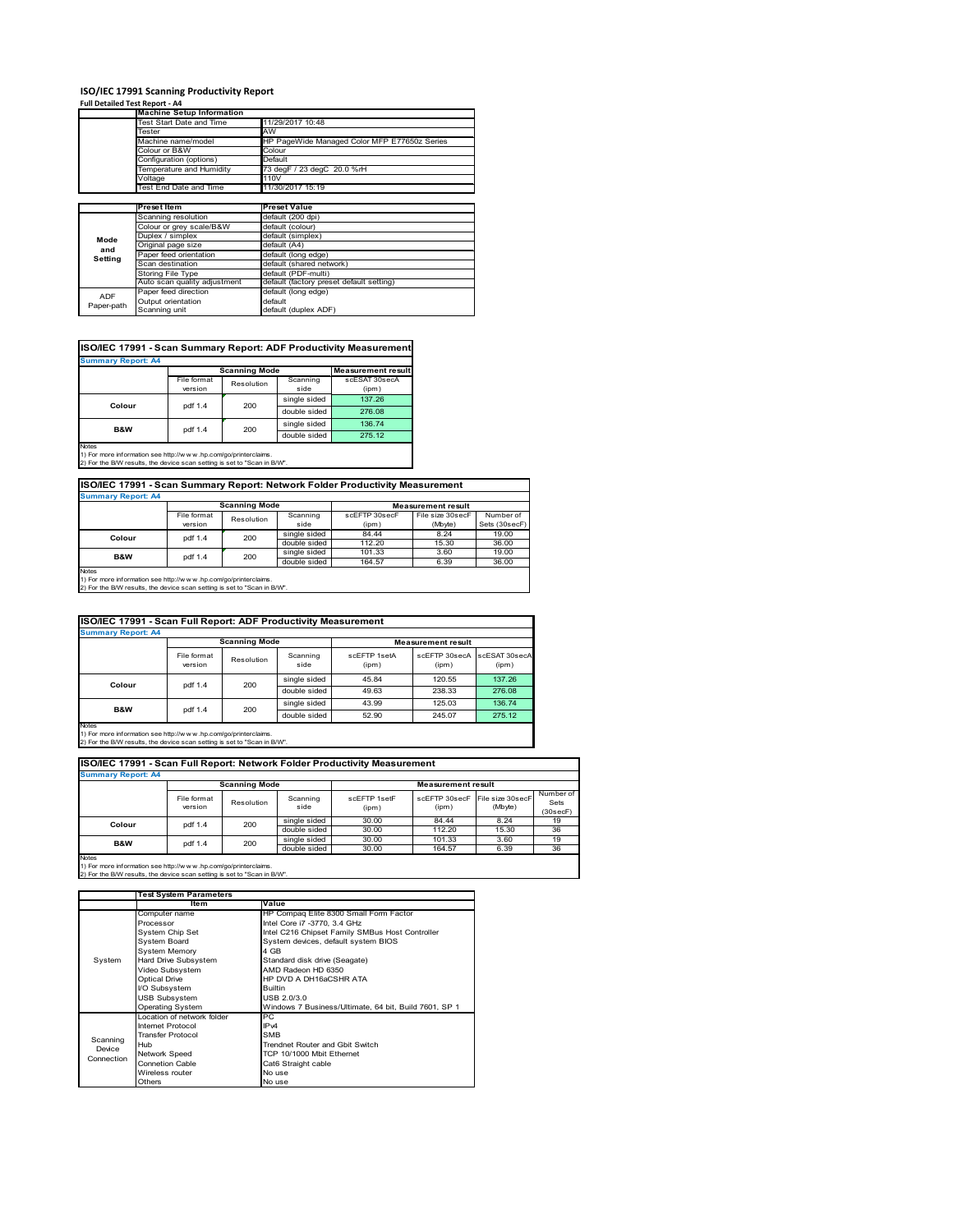# **ISO/IEC 17991 Scanning Productivity Report Full Detailed Test Report ‐ Tabloid Machine Setup Information**

|            | <b>Machine Setup Information</b> |                                              |
|------------|----------------------------------|----------------------------------------------|
|            | <b>Test Start Date and Time</b>  | 11/29/2017 10:48                             |
|            | <b>Fester</b>                    | AW                                           |
|            | Machine name/model               | HP PageWide Managed Color MFP E77650z Series |
|            | Colour or B&W                    | Colour                                       |
|            | Configuration (options)          | Default                                      |
|            | emperature and Humidity          | 73 degF / 23 degC 20.0 %rH                   |
|            | Voltage                          | 110V                                         |
|            | Test End Date and Time           | 11/30/2017 15:19                             |
|            |                                  |                                              |
|            | <b>Preset Item</b>               | <b>Preset Value</b>                          |
|            | Scanning resolution              | default (200 dpi)                            |
|            | Colour or grey scale/B&W         | default (colour)                             |
| Mode       | Duplex / simplex                 | default (simplex)                            |
|            | Original page size               | default (A4)                                 |
| and        | Paper feed orientation           | default (long edge)                          |
| Setting    | Scan destination                 | default (shared network)                     |
|            | Storing File Type                | default (PDF-multi)                          |
|            | Auto scan quality adjustment     | default (factory preset default setting)     |
|            |                                  |                                              |
| <b>ADF</b> | Paper feed direction             | default (long edge)                          |
| Paper-path | Output orientation               | default                                      |

| ISO/IEC 17991 - Scan Summary Report: ADF Productivity Measurement |             |                      |              |                           |  |  |  |  |
|-------------------------------------------------------------------|-------------|----------------------|--------------|---------------------------|--|--|--|--|
| <b>Summary Report: Tabloid</b>                                    |             |                      |              |                           |  |  |  |  |
|                                                                   |             | <b>Scanning Mode</b> |              | <b>Measurement result</b> |  |  |  |  |
|                                                                   | File format | Resolution           | Scanning     | scESAT 30secA             |  |  |  |  |
|                                                                   | version     |                      | side         | (ipm)                     |  |  |  |  |
|                                                                   |             | 200                  | single sided | 73.22                     |  |  |  |  |
| Colour                                                            | pdf 1.4     |                      | double sided | 146.75                    |  |  |  |  |
| B&W                                                               | pdf 1.4     | 200                  | single sided | 73.03                     |  |  |  |  |
|                                                                   |             |                      | double sided | 146.13                    |  |  |  |  |
| <b>Notes</b>                                                      |             |                      |              |                           |  |  |  |  |

1) For more information see http://w w w .hp.com/go/printerclaims. 2) For the B/W results, the device scan setting is set to "Scan in B/W".

| ISO/IEC 17991 - Scan Summary Report: Network Folder Productivity Measurement |             |            |              |               |                  |               |  |  |
|------------------------------------------------------------------------------|-------------|------------|--------------|---------------|------------------|---------------|--|--|
| <b>Summary Report: Tabloid</b>                                               |             |            |              |               |                  |               |  |  |
| <b>Scanning Mode</b><br><b>Measurement result</b>                            |             |            |              |               |                  |               |  |  |
|                                                                              | File format | Resolution | Scanning     | scEFTP 30secF | File size 30secF | Number of     |  |  |
|                                                                              | version     |            | side         | (ipm)         | (Mbyte)          | Sets (30secF) |  |  |
| Colour                                                                       | pdf 1.4     | 200        | single sided | 45.51         | 9.91             | 11.00         |  |  |
|                                                                              |             |            | double sided | 68.08         | 16.17            | 20.00         |  |  |
| <b>B&amp;W</b>                                                               | pdf 1.4     | 200        | single sided | 53.90         | 4.14             | 11.00         |  |  |
|                                                                              |             |            | double sided | 90.56         | 6.71             | 20.00         |  |  |
| $1.1 - 1.7$                                                                  |             |            |              |               |                  |               |  |  |

Notes 1) For more information see http://w w w .hp.com/go/printerclaims. 2) For the B/W results, the device scan setting is set to "Scan in B/W".

|                                                                                                                                                                | ISO/IEC 17991 - Scan Full Report: ADF Productivity Measurement |                      |                  |                       |                           |                        |  |  |  |
|----------------------------------------------------------------------------------------------------------------------------------------------------------------|----------------------------------------------------------------|----------------------|------------------|-----------------------|---------------------------|------------------------|--|--|--|
| <b>Summary Report: Tabloid</b>                                                                                                                                 |                                                                |                      |                  |                       |                           |                        |  |  |  |
|                                                                                                                                                                |                                                                | <b>Scanning Mode</b> |                  |                       | <b>Measurement result</b> |                        |  |  |  |
|                                                                                                                                                                | File format<br>version                                         | Resolution           | Scanning<br>side | scFFTP 1setA<br>(ipm) | scEETP 30secA<br>(ipm)    | scESAT 30secA<br>(ipm) |  |  |  |
| Colour                                                                                                                                                         | pdf 1.4                                                        | 200                  | single sided     | 36.01                 | 66.97                     | 73.22                  |  |  |  |
|                                                                                                                                                                |                                                                |                      | double sided     | 41.62                 | 132.08                    | 146.75                 |  |  |  |
|                                                                                                                                                                | pdf 1.4                                                        | 200                  | single sided     | 34.33                 | 65.77                     | 73.03                  |  |  |  |
| <b>B&amp;W</b>                                                                                                                                                 |                                                                |                      | double sided     | 42.40                 | 129.56                    | 146.13                 |  |  |  |
| <b>Notes</b><br>1) For more information see http://w w w .hp.com/go/printerclaims.<br>2) For the B/W results, the device scan setting is set to "Scan in B/W". |                                                                |                      |                  |                       |                           |                        |  |  |  |

|                                | ISO/IEC 17991 - Scan Full Report: Network Folder Productivity Measurement |            |                  |                       |                           |                             |                               |  |  |
|--------------------------------|---------------------------------------------------------------------------|------------|------------------|-----------------------|---------------------------|-----------------------------|-------------------------------|--|--|
| <b>Summary Report: Tabloid</b> |                                                                           |            |                  |                       |                           |                             |                               |  |  |
|                                | <b>Scanning Mode</b>                                                      |            |                  |                       | <b>Measurement result</b> |                             |                               |  |  |
|                                | File format<br>version                                                    | Resolution | Scanning<br>side | scEFTP 1setF<br>(ipm) | scEFTP 30secF<br>(ipm)    | File size 30secF<br>(Mbyte) | Number of<br>Sets<br>(30secF) |  |  |
| Colour                         | pdf 1.4                                                                   | 200        | single sided     | 21.81                 | 45.51                     | 9.91                        | 11                            |  |  |
|                                |                                                                           |            | double sided     | 24.00                 | 68.08                     | 16.17                       | 20                            |  |  |
| <b>B&amp;W</b>                 | pdf 1.4                                                                   | 200        | single sided     | 21.81                 | 53.90                     | 4.14                        | 11                            |  |  |
|                                |                                                                           |            | double sided     | 25.33                 | 90.56                     | 6.71                        | 20                            |  |  |
| <b>Notes</b>                   |                                                                           |            |                  |                       |                           |                             |                               |  |  |

|            | <b>Test System Parameters</b> |                                                       |  |  |  |
|------------|-------------------------------|-------------------------------------------------------|--|--|--|
|            | Item                          | Value                                                 |  |  |  |
|            | Computer name                 | HP Compaq Elite 8300 Small Form Factor                |  |  |  |
|            | Processor                     | Intel Core i7 -3770, 3.4 GHz                          |  |  |  |
|            | System Chip Set               | Intel C216 Chipset Family SMBus Host Controller       |  |  |  |
|            | <b>System Board</b>           | System devices, default system BIOS                   |  |  |  |
|            | <b>System Memory</b>          | 4 GB                                                  |  |  |  |
| System     | Hard Drive Subsystem          | Standard disk drive (Seagate)                         |  |  |  |
|            | Video Subsystem               | AMD Radeon HD 6350                                    |  |  |  |
|            | <b>Optical Drive</b>          | HP DVD A DH16aCSHR ATA                                |  |  |  |
|            | I/O Subsystem                 | <b>Builtin</b>                                        |  |  |  |
|            | <b>USB Subsystem</b>          | USB 2.0/3.0                                           |  |  |  |
|            | <b>Operating System</b>       | Windows 7 Business/Ultimate, 64 bit, Build 7601, SP 1 |  |  |  |
|            | I ocation of network folder   | PC.                                                   |  |  |  |
|            | Internet Protocol             | IP <sub>v4</sub>                                      |  |  |  |
| Scanning   | <b>Transfer Protocol</b>      | <b>SMB</b>                                            |  |  |  |
| Device     | Hub                           | Trendnet Router and Gbit Switch                       |  |  |  |
| Connection | Network Speed                 | TCP 10/1000 Mbit Ethernet                             |  |  |  |
|            | <b>Connetion Cable</b>        | Cat6 Straight cable                                   |  |  |  |
|            | Wireless router               | No use                                                |  |  |  |
|            | Others                        | No use                                                |  |  |  |